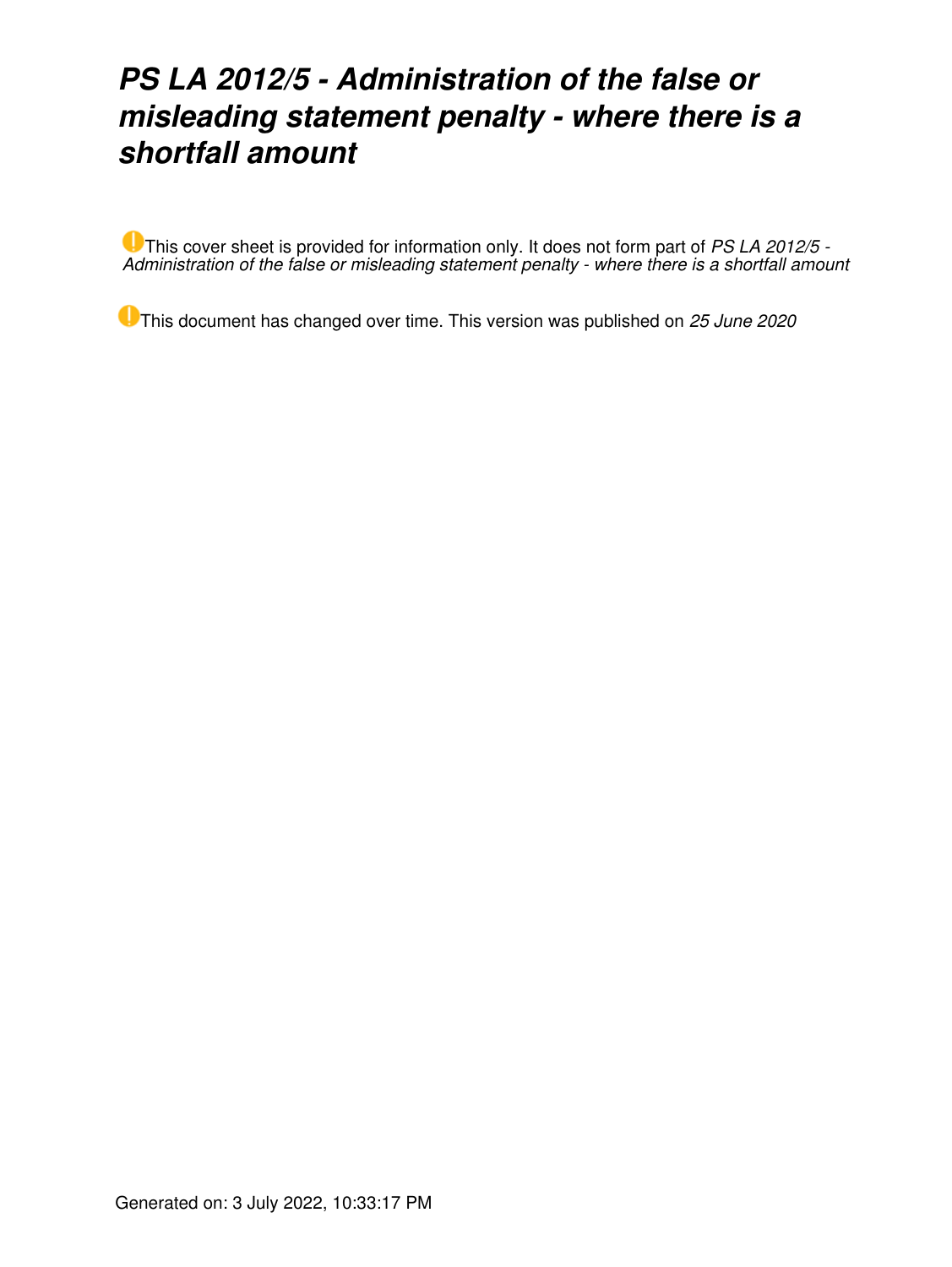

# PS LA 2012/5

Administration of the false or misleading statement penalty – where there is a shortfall amount

This Law Administration Practice Statement provides guidelines in relation to the penalty for making a false or misleading statement, where a shortfall amount arises.

*This practice statement is an internal ATO document, and is an instruction to ATO staff.*

*Taxpayers can rely on this practice statement to provide them with protection from interest and penalties in the following way. If a statement turns out to be incorrect and taxpayers underpay their tax as a result, they will not have to pay a penalty. Nor will they have to pay interest on the underpayment provided they reasonably relied on this practice statement in good faith. However, even if they don't have to pay a penalty or interest, taxpayers will have to pay the correct amount of tax provided the time limits under the law allow it.*

# **1. What this practice statement is about**

1A. This Practice statement provides guidance on the administration of penalty, under subsection 284-75(1) of Schedule 1 to the *Taxation Administration Act 1953*[1](#page-1-0) , for making a false or misleading statement that results in a shortfall amount, including:

- when an entity will become liable to the penalty, in the situation where the statement results in a shortfall amount, and
- how the penalty is assessed, including factors to consider when making a remission decision.

1B. Remission guidelines in this Practice statement are to assist you in exercising the Commissioner's discretion to remit the penalty and ensure consistent treatment of entities with similar situations. These guidelines are not intended to lay down conditions that may restrict the exercise of that discretion, where it is appropriate not to do so.

1C. There must be a shortfall amount for this penalty to apply. Where the statement does not result in a shortfall amount, see guidance in Law Administration Practice Statement PS LA 2012/4 *Administration of the false or misleading statement penalty – where there is no shortfall amount*.

1D. This penalty does not apply to Crown entities.

# **2. Administering the penalty**

2A. There are three steps in administering the false or misleading statement penalty, which must be undertaken in order.

- Step  $1$  determine if a penalty is imposed by law.
- Step  $2$  assess the amount of the penalty
	- − determine the shortfall amount
	- − determine the base penalty amount (BPA)
	- − increase and/or reduce the BPA
	- − determine if remission is appropriate.
- Step  $3$  notify the entity of the liability to pay the penalty.

# **3. General principles**

3A. The following general principles should be considered when making decisions under this penalty:

- The primary purpose of the penalty provision is to encourage entities to take reasonable care to comply with their tax obligations. Generally, an entity will not be penalised where they have made a reasonable and genuine attempt to comply, because:
	- − of the reasonable care or safe harbour exceptions
	- the law was applied in an accepted way, or
	- we have remitted any remaining penalty.
- The penalty provision aims to achieve a level playing field, ensuring fairness and equity for all entities and for there to be consequences for failing to take reasonable care, or not making a reasonable effort to comply correctly with their reporting obligations.

<span id="page-1-0"></span>All legislative references in this Practice statement are to Schedule 1 to the *Taxation Administration Act 1953* unless otherwise indicated.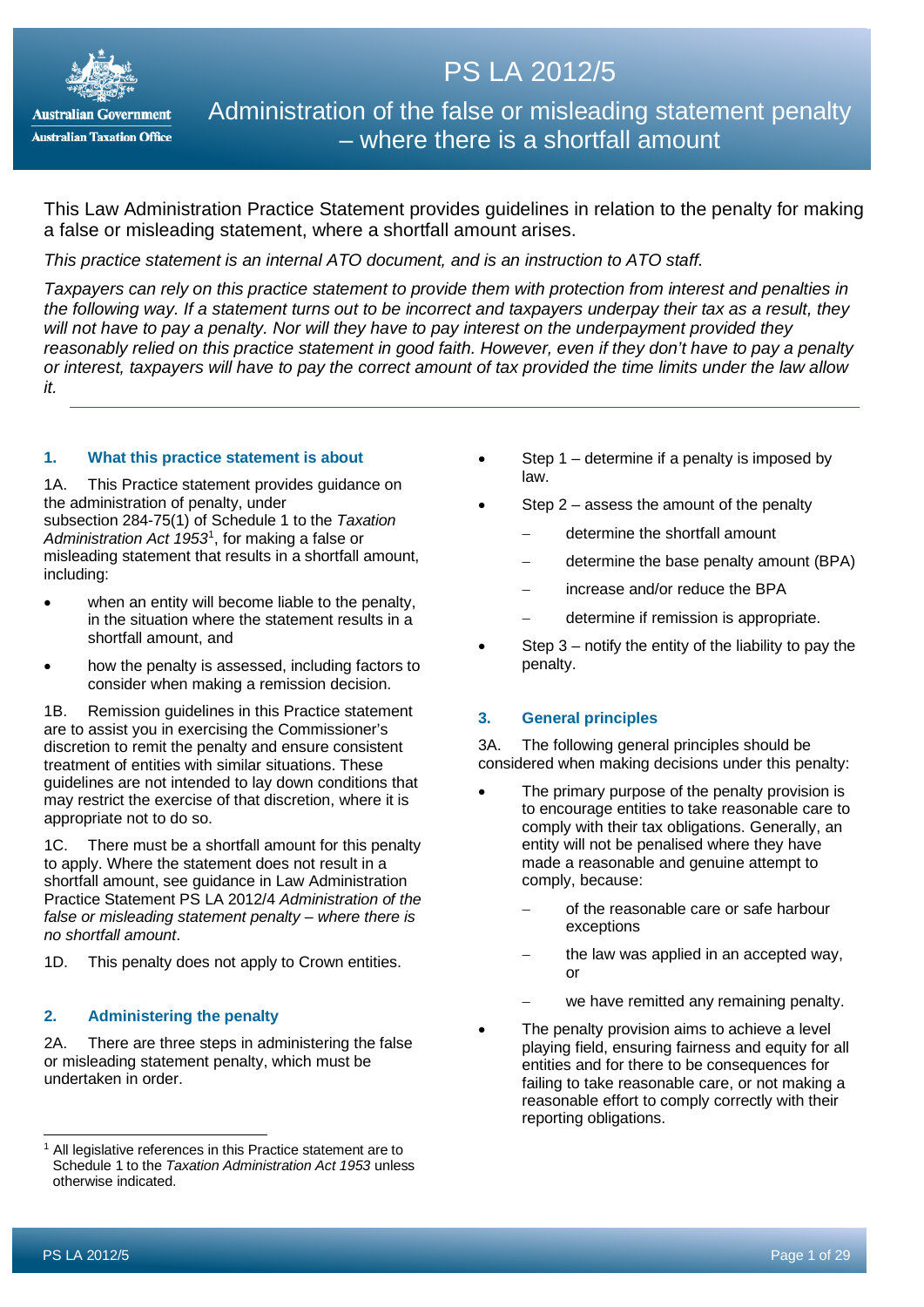- The compliance model requires us to be fair to entities wanting to do the right thing, but firm with those who are choosing to avoid their tax obligations.
- The Taxpayers' Charter requires us to treat an entity as being honest. We accept that what they have told us is the truth and the information they have provided is complete and accurate unless we have reason to think otherwise.
- We must consider the individual circumstances of each case, including the background and experience of the entity.
- Decisions must be supported by the available facts and evidence. Conclusions about an entity's behaviour should only be made where they are supported by, or can be reasonably inferred from, the facts.
- The entity should be contacted and given the opportunity to explain their actions before a penalty decision is made. Exceptions to this general principle might include fully automated data matching cases or where the facts of the case clearly show deliberate disengagement from the taxation system.

# **STEP 1 – DETERMINE IF A PENALTY IS IMPOSED BY LAW**

# **4. What is a false or misleading statement penalty for the purposes of this practice statement?**

4A. A false or misleading statement penalty is imposed where an entity or their agent<sup>2</sup>:

- makes a statement to the Commissioner or another entity exercising powers or performing functions under a taxation law
- the statement is false or misleading in a material particular, whether because of things in it or omitted from it, and
- the statement results in a shortfall amount. $3$

# **5. What is a statement?**

5A. A statement is anything that is disclosed for a purpose connected with a taxation law orally or in writing and includes those made electronically.

5B. Statements may be made in correspondence, in a registration form, an activity statement, a request for amendment or any other communication.

5C. Where an entity lodges a form, the form itself is not the statement that is made. The statement is the information at the individual labels or questions. This means more than one statement can be made on a form.

5D. Statements may also be made by omission, if an entity fails to include material information in a document that requires that information to be supplied.

# **6. Who is the statement made to?**

6A. The statement must have been made to the Commissioner, or to another person who is exercising powers or performing functions under a tax law.

6B. 'Another person' will be a tax officer in the course of their duties, or a customs officer who in the course of their duties is authorised to administer an indirect tax law under a delegation from the Commissioner, for example, administering the indirect tax provisions on taxable importations.

# **7. Is the statement false or misleading in a material particular?**

# *False*

7A. A statement is false if it is contrary to fact or wrong.

7B. It may be false because of something contained in the statement or because something is omitted from the statement.

7C. If a statement was correct at the time it was made but is subsequently made incorrect because of a retrospective amendment to the law, it is not later considered false (or misleading). It is the nature of the statement at the time that it was made that is relevant.

7D. It does not matter if the person who made the statement did not know that it was false.

# *Misleading*

7E. A statement is misleading if it creates a false impression, even if it is literally true.

7F. It may be misleading because of something contained in the statement or because of something omitted from the statement.

7G. The reason it is misleading may be because it is uninformative, unclear or deceptive.

<span id="page-2-0"></span><sup>&</sup>lt;sup>2</sup> Any reference to entity in this Practice statement should be read as 'the entity or their agent' unless explicitly noted.

<span id="page-2-1"></span><sup>&</sup>lt;sup>3</sup> Determining the shortfall amount is covered in Step 2.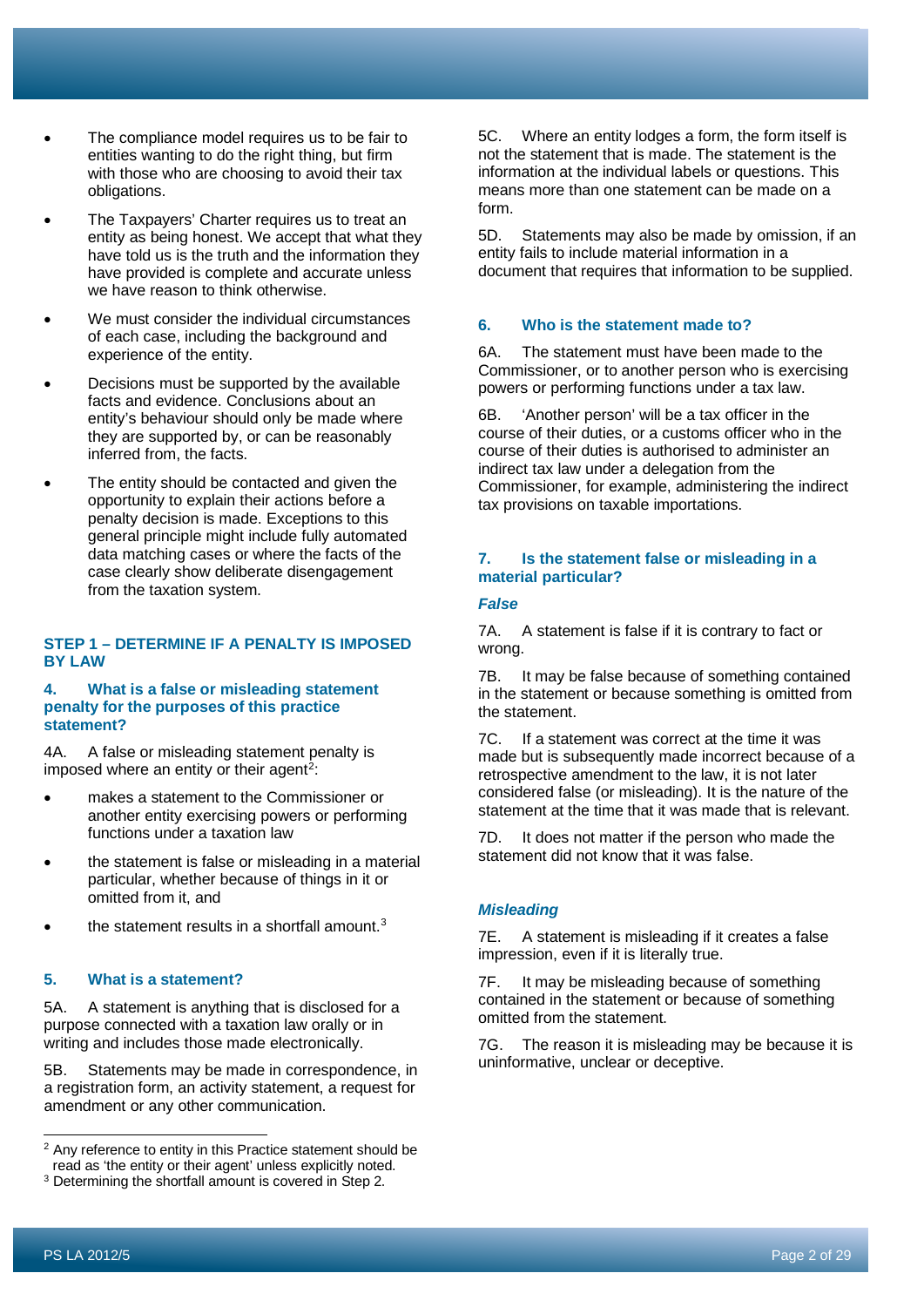#### *In a material particular*

7H. A material particular is something that is likely to affect a decision regarding the calculation of an entity's tax related liability or entitlement to a payment or credit.

7I. An inconsequential statement which does not affect an entity's tax position will not be a material particular for penalties for false or misleading statements that result in shortfall amounts.

7J. Most of the information provided in a label in a tax return or activity statement will be a material particular. It will be used to calculate a tax-related liability.

# **8. Who is liable for the penalty?**

8A. The entity lodging the statement, or on whose behalf the statement is lodged, is usually liable to the penalty.

8B. Generally, an entity will be liable to the penalty where a statement is made by their authorised representative. This includes statements made by the agent for the entity. Also, a company will be liable to penalties resulting from statements made by an authorised employee, public officer or director.

8C. Special rules apply to different entity types (such as trusts, superannuation funds and partnerships) when determining liability to the penalty.

#### *Trusts*

8D. Where a statement made by the trustee of a trust results in a shortfall amount for a beneficiary of the trust, the shortfall amount is treated as though it were also the trustee's shortfall amount for the purpose of the penalty.[4](#page-3-0) This will mainly apply where a statement is made by the trustee about the net income of the trust, as this will affect the amount that a beneficiary has to include as assessable income in their tax return.

8E. Where neither the trustee nor the beneficiary have exercised reasonable care, the trustee and beneficiary will both be liable to a penalty. [5](#page-3-1) This will usually occur where:

- the beneficiary controls the trustee (such as where the beneficiary is a director or shareholder of the trustee company)
- the trustee and beneficiary are the same person/entity
- the trustee and beneficiary acted in collusion in the matter resulting in the shortfall amount
- the beneficiary directed how the tax returns should be prepared, and the trustee has full knowledge of the issues leading to the shortfall, or
- there were reasonable grounds for the beneficiary to have doubts about the accuracy of the information provided by the trustee about their share of the net income, but they did not act on those doubts.

8F. The relevant behaviours of both the trustee and the beneficiary must be considered separately when imposing penalties, and no penalty will apply to a trustee or beneficiary who takes reasonable care, solely due to the other party failing to take reasonable care and having penalties imposed.

8G. Where a trustee has correctly reported the net income of the trust and the entitlements of the beneficiaries to that income, but a beneficiary has understated their distributions from that trust, only the beneficiary can be liable to a penalty, as the trustee has not made any false or misleading statements.

8H. In the case of widely-held trusts (other than Attributed Managed Investment Trusts), calculation of shortfalls relating to large numbers of ultimate beneficiaries may not be practical, and consultation will be required between the trustee and the ATO to establish an acceptable, workable solution for calculating the shortfall amounts on which penalties are based.

8I. Where a penalty has been imposed on both the trustee and beneficiary for the same shortfall amount, remission will generally be given to avoid duplicating or 'doubling' the penalty. Guidance on this type of remission is covered in the remission portion of this ruling and in example15.

## *Superannuation funds*

8J. For superannuation funds, an authorised agent also includes an administrator or superannuation supplier.

8K. In cases where a superannuation fund does not have a trustee, the person who manages the fund is treated as a trustee of the fund. $6$  If that person makes a false or misleading statement in relation to the fund

<span id="page-3-0"></span><sup>4</sup> Section 284-30.

<span id="page-3-2"></span><span id="page-3-1"></span><sup>5</sup> *Zeta Force Pty Ltd v Commissioner of Taxation (Cth)* 84 FCR 70; 39 ATR 277; 98 ATC 4681 accepted, in relation to the former penalty regime, that penalties can be imposed on both trustee and beneficiary (a 'non-exclusive code approach'), and that the appropriate remedy to avoid double-penalisation was the Commissioner's remission discretion.

<sup>6</sup> Section 444-50.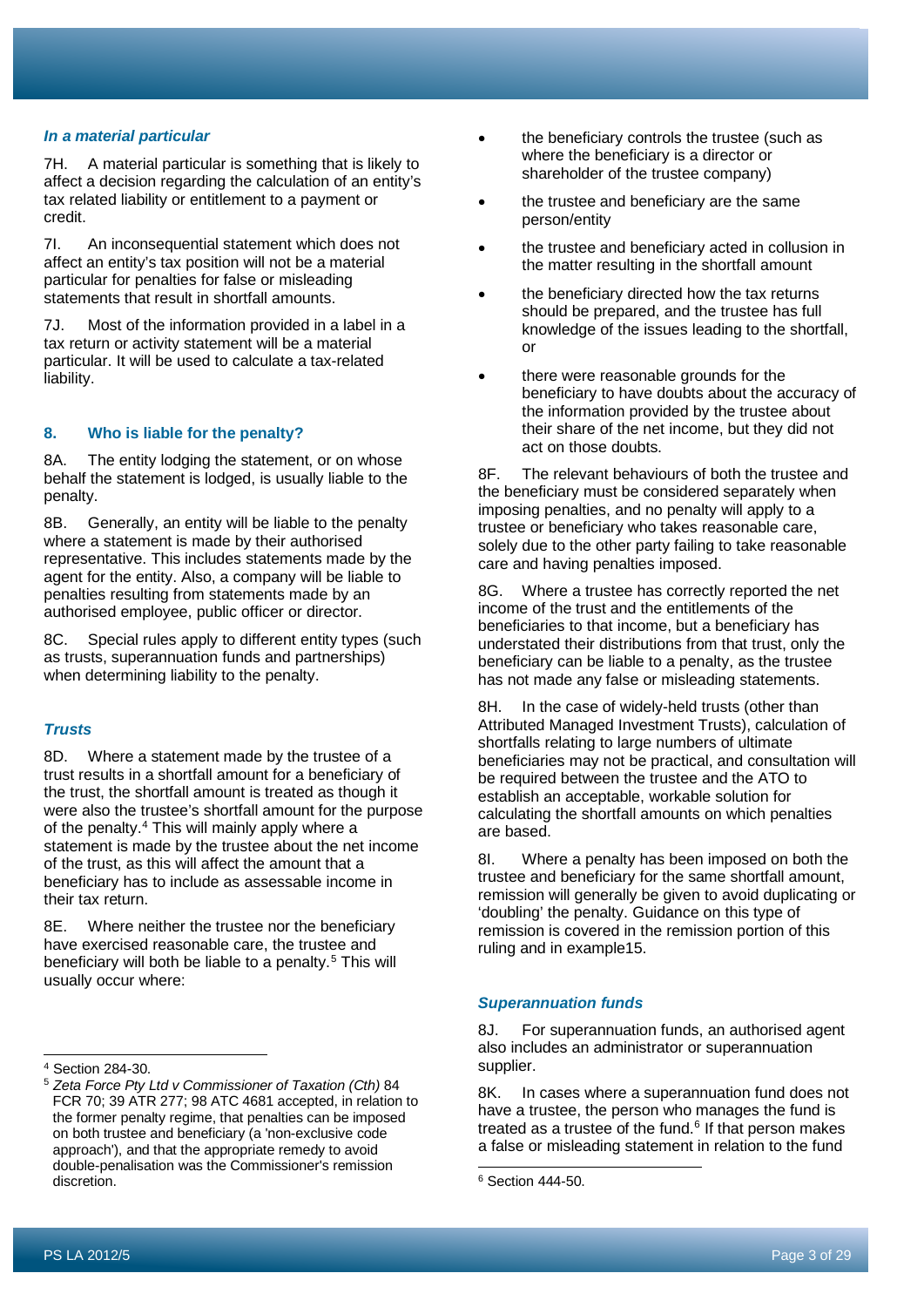and the fund has a subsequent shortfall amount, that person is liable to the penalty.

#### *Partnerships (other than corporate limited partnerships)*

8L. A partnership can't have an income tax (or PAYG instalment) liability, but it can have a tax-related liability in relation to a net amount of indirect tax<sup>[7](#page-4-0)</sup>, PAYG withholding, fringe benefits tax (FBT) and some other taxes.

8M. Each partner is jointly and severally liable to a penalty assessed on the partnership shortfall amount. If one partner is not at fault for the partnership having a shortfall amount, that partner will still be liable to pay the penalty in full.<sup>[8](#page-4-1)</sup>

8N. The penalty will be assessed on the shortfall amount of income tax reflected in the partner's individual tax return. [9](#page-4-2)

8O. For example, if a partnership is made up of two partners who are entitled to share in profits equally, and the net partnership income was understated by \$2.5 million, each partner will be liable to a penalty on the shortfall amount resulting from the understated \$1.25 million in their individual tax returns.

### **9. Exceptions to the penalty**

9A. The following two exceptions result in no liability to a penalty:

- the entity and their agent (if relevant), took reasonable care in connection with making the statement $10$ , or
- a 'safe harbour' applies to the statement.<sup>[11](#page-4-4)</sup>

9B. For statements made on or after 4 June 2010 applying the law in an accepted way is not an exception but reduces the BPA when calculating the BPA.[12](#page-4-5)

# **10. Reasonable care**

10A. The concept of reasonable care is explained in Miscellaneous Taxation Ruling MT 2008/1 *Penalty* 

*relating to statements: meaning of reasonable care, recklessness and intentional disregard.*

10B. The 'reasonable care test' requires an entity to make a reasonable and genuine attempt to comply with obligations imposed under a taxation law. This means taking into account all actions leading up to the making of the statement.

10C. Making a genuine attempt means that the entity was reasonably attempting to comply with tax obligations. When considering if a reasonable or genuine attempt has been made we compare the entity's actions and circumstances with that of other entities in similar circumstances.

10D. The fact that a false or misleading statement was made does not automatically mean there was a failure to take reasonable care. An entity should be presumed to have taken reasonable care unless the facts or reasonable inferences suggest otherwise. There must be evidence that the entity's attempt to comply has fallen short of the standard of care that would reasonably be expected in the circumstances before they are liable to a penalty.

10E. The effort required is one commensurate with or appropriate to the entity's circumstances, including their knowledge, education, experience and skill.<sup>[13](#page-4-6)</sup> A higher standard of care is expected of an entity dealing with a matter that involves a substantial amount of tax or involves a large proportion of the overall tax payable.[14](#page-4-7) In borderline cases, it can be more readily accepted that an entity has exercised reasonable care where the entity has a good compliance history.

10F. All of the following factors are also relevant when assessing reasonable care:

- whether reasonable attempts were made to keep records and to set up processes and systems, including the training of staff
- if the error was an inadvertent mistake  $-$  for example an isolated transposition mistake or a data entry error which was not the result of systematic issues
- for mistakes in interpreting the law or the facts and law, if reasonable enquiries were made, including whether
	- the entity conducted a level of enquiry commensurate with the risk of the decision and their resources, or
	- the entity just assumed the statement was correct.

<span id="page-4-0"></span> $7$  A net amount includes amounts in respect of luxury car tax and wine equalisation tax.

<span id="page-4-1"></span><sup>8</sup> Section 444-30.

<span id="page-4-2"></span><sup>&</sup>lt;sup>9</sup> Section 284-35.

<span id="page-4-3"></span><sup>10</sup> Subsection 284-75(5).

<span id="page-4-4"></span><sup>&</sup>lt;sup>11</sup> Subsection 284-75(6), and former subsection 284-75(1A) prior to 4 June 2010.

<span id="page-4-7"></span><span id="page-4-6"></span><span id="page-4-5"></span> $12$  It is dealt with in the BPA section of this Practice statement. For statements made prior to 4 June 2010 refer to former subsection 284-75(1A).

<sup>13</sup> Paragraph 28 of MT 2008/1.

<sup>14</sup> Paragraph 92 of MT 2008/1.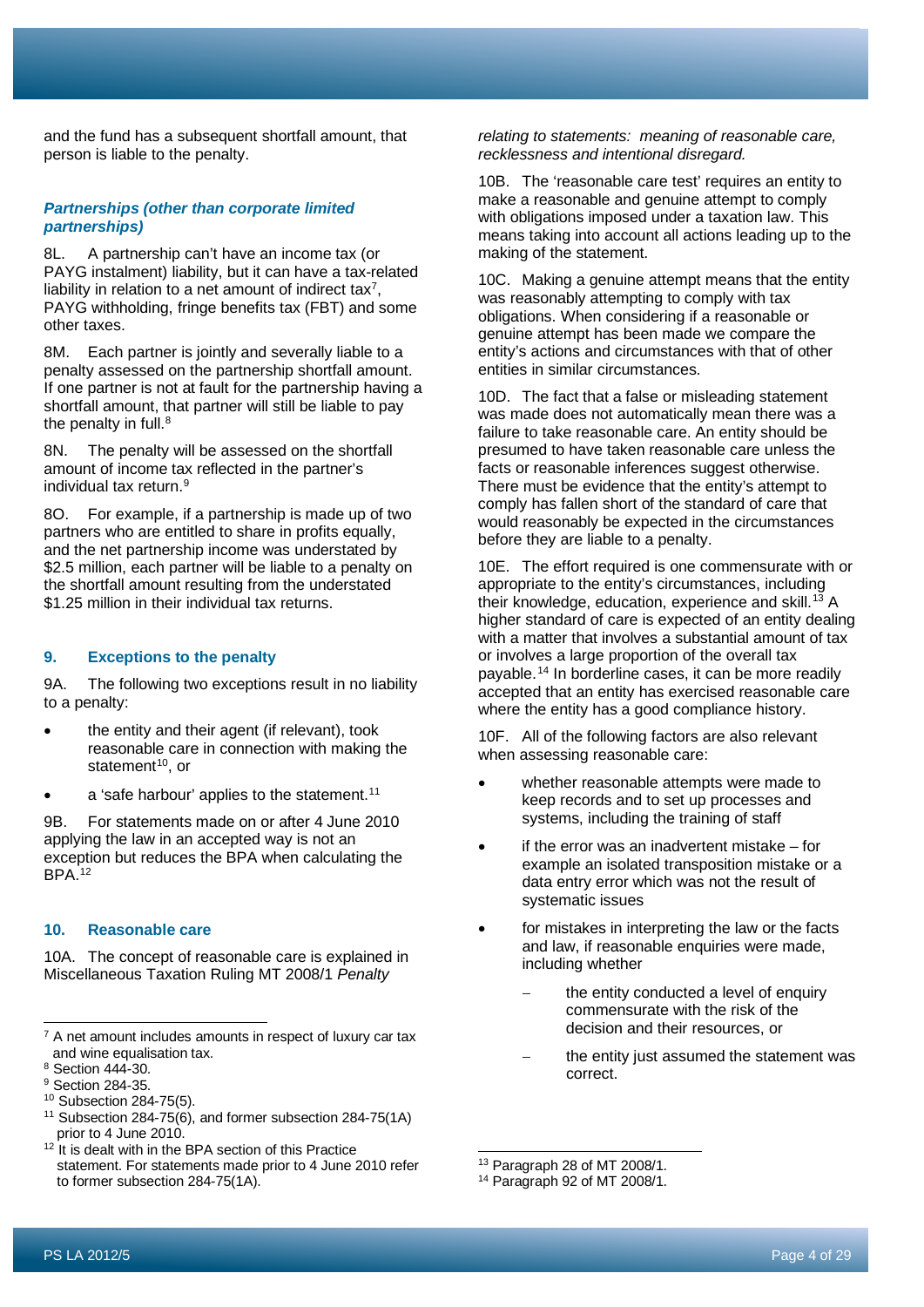- whether the entity was aware, or should have been aware, of the correct treatment of the law or of the facts, noting
	- an entity should not rely on advice they have received where a reasonable person would be expected to know the advice is not worthy of such reliance<sup>15</sup>, and
	- an entity is not obliged or entitled to blithely accept assurance by their professional advisor
- whether any factors prevented the entity from seeking advice, understanding the requirements of the tax law or reporting correctly
- whether it was a new, unusual or extraordinary transaction, as these transactions should have higher levels of care associated with them (the care and investigation expected is also relative to the size of the transaction), and
- whether the entity's level of knowledge, understanding of the tax system or personal circumstances impacted their compliance, considering
	- whether a registered tax agent or BAS agent was used, and the agent's knowledge and understanding
	- the entity's level of sophistication relating to tax matters
	- the level of knowledge, education, experience and skills of relevant persons involved with the entity, and
	- the personal circumstances of relevant persons involved, including age, health and background.

#### *Using a registered tax agent or BAS agent*

10G. Even if an entity uses a registered tax agent or BAS agent, they are still expected to take a prudent attitude to their tax affairs. Engaging an agent does not, by itself, mean that reasonable care has automatically been taken, and entities are still required to set up appropriate reporting and recording systems, provide all relevant taxation information to their agent and answer questions or provide information to their agent.

10H. An entity will generally be found not to be making a genuine attempt to comply with their obligations where they do not query advice that:

- is obviously incorrect or does not apply to their circumstances
- produces an odd or irregular outcome, or
- seems an extraordinary treatment of tax matters, which a comparable, ordinarily prudent person would investigate further.

10I. The more complex the area of tax law involved, the greater the monetary amount involved or the more 'sophisticated' the entity, the greater the level of enquiry that is expected.

10J. Before signing documents lodged on their behalf, an entity is also expected to confirm, to an appropriate extent, that the document reflects the information they provided to their tax agent.

10K. As noted earlier, the entity is liable to penalties for statements made by their agent, if reasonable care is not taken by the agent.

10L. A registered agent will be subject to a higher standard of care that reflects the level of knowledge and experience a reasonable person in their circumstances will possess. The appropriate benchmark is the level of care that would be expected of an ordinary and competent practitioner practising in that field and having the same level of expertise.

10M. Registered agents are not required to extensively audit or review books, records or other source documents to independently verify the entity's information. It will not be possible or practical for an agent to scrutinise every item of information supplied. What is appropriate will depend on the individual circumstances of the entity and the registered agent. However, reasonable enquiries must be made if the information appears to be incorrect or incomplete.

# *Reasonable care – beneficiaries of trusts*

10N. If a beneficiary relies on the trustee's advice about their share of the net income of the trust, they will generally be taken to have exercised reasonable care unless they knew, or could reasonably be expected to have known, that the information was wrong.

10O. In most cases where incorrect, incomplete or misleading advice was provided to the beneficiary, it will be appropriate to consider whether the trustee took reasonable care in respect of the shortfall amounts of all the beneficiaries.

<span id="page-5-0"></span><sup>15</sup> *Weyers v FCT* [2006] FCA 818; 2006 ATC 4523; (2006) 63 ATR 268.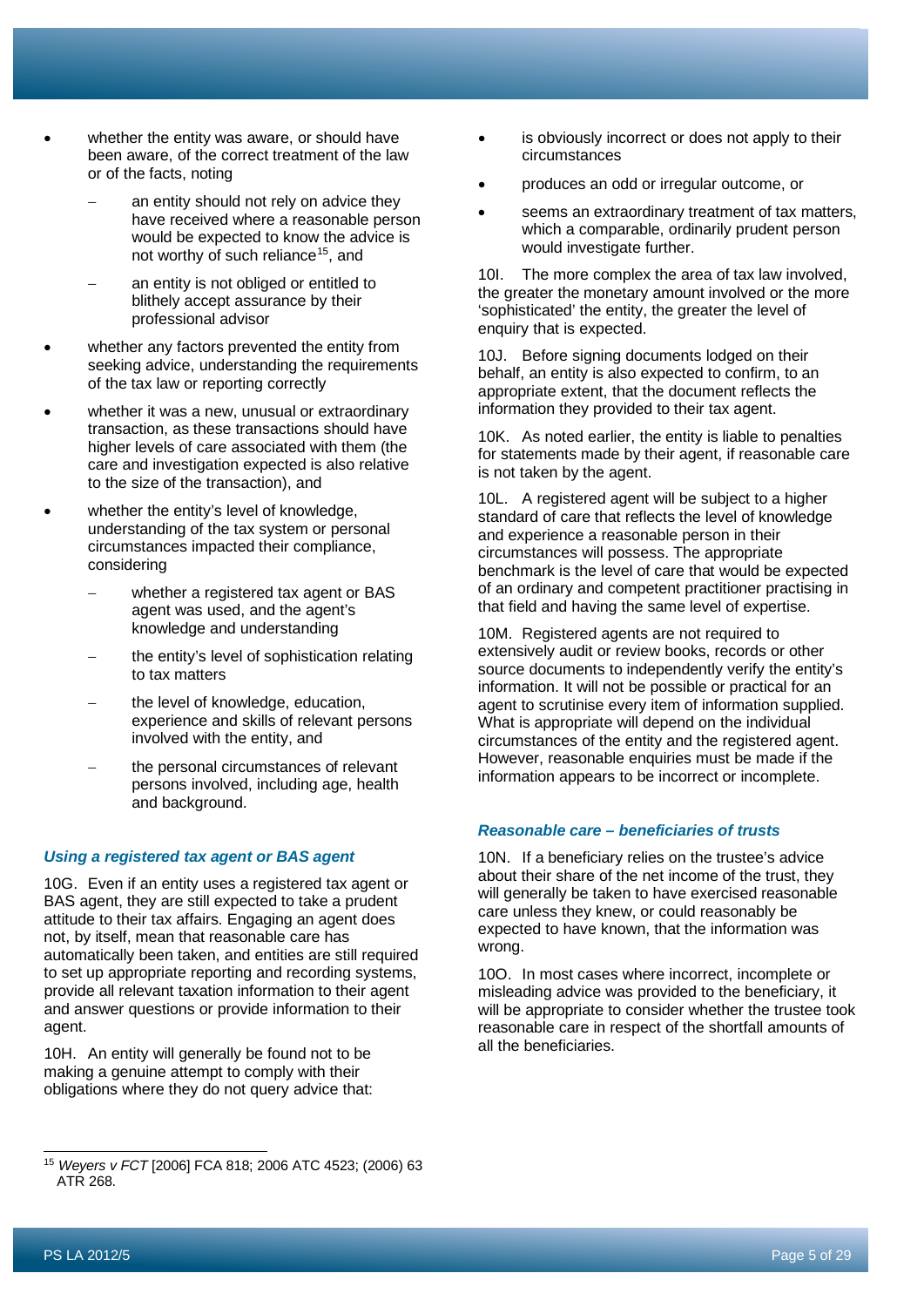# **11. Safe harbour**

11A. The safe harbour<sup>16</sup> provided for in subsection 284-75(6)<sup>[17](#page-6-1)</sup> provides that an entity will not be subject to a penalty as a result of certain actions (or omissions) of their registered tax or BAS agent, as long as:

- they gave all the relevant tax information necessary for the statement to be correctly prepared to the agent,
- the agent made the statement and
- the agent did not act recklessly or with intentional disregard of the law.[18](#page-6-2)

11B. This means the safe harbour exception applies only where the agent made the statement, is registered and has failed to take reasonable care.

11C. Each statement has to be considered separately.

11D. Where safe harbour applies, the penalty is not transferred to the tax agent.

#### *All relevant taxation information*

11E. The safe harbour exception will only apply if the entity provides their registered agent with all relevant taxation information about a particular matter.

11F. Whether or not all the relevant taxation information was provided needs to be considered objectively. It does not matter if the entity genuinely believed they provided all relevant information. The exception will not apply if the entity omitted or did not supply any part of the relevant information, or gave incorrect or conflicting information.

11G. Registered agents are not required to view all source documents, and it is often impractical for them to do so.

11H. An entity may provide some information to their registered agent in a summary and the registered agent may reasonably rely on that for preparation of the statement. However, a summary which is incorrect or omits material information will not meet the requirement to provide all relevant taxation information, even if reasonable care for a registered agent would have involved querying the information.

11I. The entity has the burden of proof to establish that they provided all relevant taxation information. The standard of proof required is 'on the balance of probability' or 'more likely than not'. If the probability either way is equal, then the standard is not satisfied.

11J. You would usually need to contact the registered agent if the entity is claiming the safe harbour exception to the penalty. Without doing so, it would be difficult to assess their actions and whether they exercised reasonable care, or know what information they requested from their client.

11K. However contact with the registered agent is not mandatory. If you have been unable to contact the registered agent, a decision can be made on the information available.

11L. Safe harbour can be considered even if the entity or agent do not explicitly request it, as it may be clear from the statement that all relevant taxation information was provided but the registered agent did not exercise reasonable care (see Example 2 of this Practice statement). In these cases, it is still generally appropriate to contact the registered agent to discuss safe harbour, but you are not required to do so in order to apply safe harbour.

#### *Example 1*

*A case officer conducted an examination of interest income and rental deductions reported in an entity's tax return.*

*The case officer discovered that false or misleading statements had been made for both of these items.*

*They determined that the entity and its registered agent failed to take reasonable care in relation to the two shortfall amounts, and therefore the reasonable care exception in subsection 284-75(5) (or former subsection 284-215(2)) did not apply. To determine if the safe harbour exception in subsection 284-75(6) or former subsection 284-75(1A) applies, each item needs to be considered separately.*

*The entity provided all relevant information to the registered agent in relation to the interest income but failed to provide all information relating to the rental deductions. The entity is entitled to the safe harbour exception in relation to the interest income but not in relation to the rental deductions.*

#### *Example 2*

*Jock provides Ian (his registered agent) with details on the purchase of a new car for his business, as well as other information. Ian claims a deduction for the full price of the car in Jock's tax return.*

*During an audit the agent shows that the car was used solely for business purposes, but agrees the deduction should have been only for the depreciation of the car. The registered agent does not comment on or explain* 

<span id="page-6-0"></span><sup>&</sup>lt;sup>16</sup> Safe harbour is not a term found in the law but is commonly used to describe this exception, including in the Explanatory Memorandum to the law.

<span id="page-6-1"></span><sup>&</sup>lt;sup>17</sup> Relevant to statements made on or after 1 March 2010.

<span id="page-6-2"></span><sup>18</sup> See section 14 of this Practice statement and MT 2008/1 for the meanings of the terms 'reckless' and 'intentional disregard'.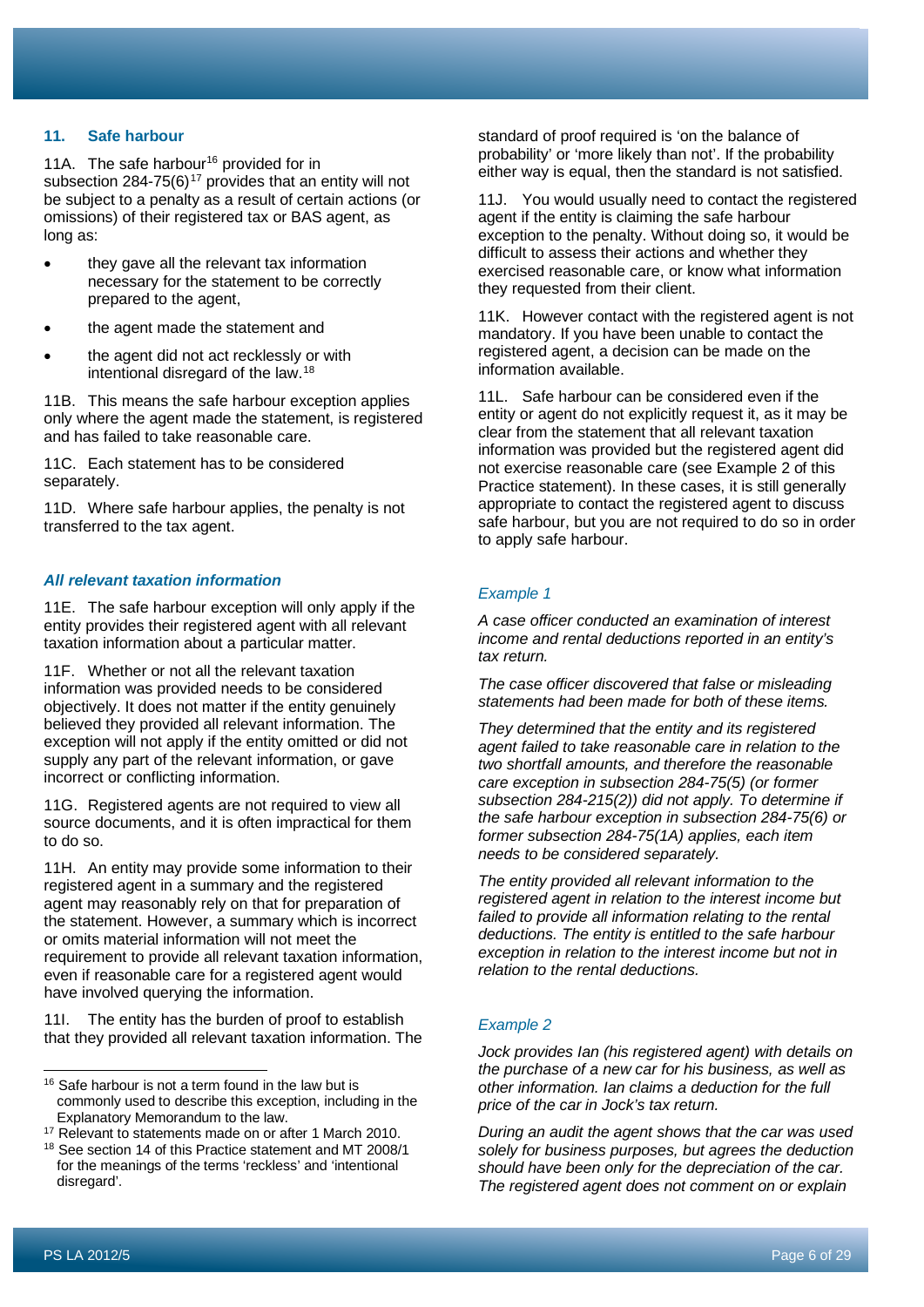*why the item was expensed instead of being depreciated.*

*We consider that Jock must have provided the relevant information to the registered agent because the agent knew that a car was purchased for the business and the price that was paid, as evidenced by the inclusion of the amount in the tax return. If we decide that the registered agent failed to take reasonable care, safe harbour could be applied without either the taxpayer or the registered agent requesting it. However, we would generally attempt to obtain information from the registered agent before making the decision.*

# **STEP 2 – ASSESSING THE AMOUNT OF THE PENALTY**

## **12. Working out the penalty amount**

12A. The penalty is assessed in four stages:

- Stage 1 determine the shortfall amount
- Stage  $2$  work out the base penalty amount (BPA)
- Stage 3 increase and/or reduce the BPA
- Stage  $4$  consider remission of the calculated penalty amount.

# **13. Stage 1 – determining the shortfall amount**

13A. For the purposes of the false or misleading statement penalty, a shortfall amount<sup>[19](#page-7-0)</sup> is the amount:

- by which a tax-related liability<sup>[20](#page-7-1)</sup> is less than it would have been if the statement were not false or misleading, or
- by which a payment or credit that we must make under a taxation law is more than it would have been if the statement were not false or misleading.

13B. A shortfall amount is usually worked out for the accounting period for which the tax-related liability or credit is calculated. However, it might also be worked out on an 'event' basis. An event might be, for example, a taxable importation or wine equalisation tax raised on a custom's dealing.

13C. Shortfall amounts are not offset against credits arising from other accounting periods or events.

#### *Example 3*

*Pellagreen Enterprises lodged its income tax return for the 2016-17 income year disclosing assessable* 

*income of \$350,000 and deductions of \$30,000. No tax offsets were claimed. During an examination, it was discovered that rental income of \$200,000 and rental outgoings of \$80,000 had not been disclosed. The tax rate is 30%. The shortfall amount is the amount by which the tax-related liability is understated:*

*Actual tax liability*

*(\$350,000 - \$30,000) + (\$200,000 - \$80,000) = \$440,000 × 30% = \$132,000*

*Returned tax liability*

*(\$350,000 - \$30,000) = \$320,000 × 30% = \$96,000*

*Shortfall amount*

*= \$36,000*

# *Example 4*

*R-Sandow Power Ltd notified in its activity statement that the GST net amount payable for a period was \$250,000. During an examination, the tax officer found that GST payable on supplies by the company was understated by \$50,000 and GST credits were understated by \$10,000. As the tax-related liability under the GST law is the net amount payable for the tax period, the shortfall amount is \$40,000. The penalty for the false or misleading statement is worked out on that net amount (the shortfall amount), not the \$50,000 understatement of GST payable on supplies.*

#### *Example 5*

*Bill claims GST credits of \$45,000 for GST in his activity statement which results in a \$30,000 negative net amount (overall credit) for the accounting period. He has included GST credits for an acquisition which was GST-free. Upon examination by the tax officer, the GST credits are reduced by \$20,000, resulting in an adjusted credit position of \$10,000. The shortfall amount is \$20,000, the difference between the claimed \$30,000 credit and the correct \$10,000 credit. There is a shortfall amount despite the GST net amount being a credit amount both before and after the adjustment.*

13D. Where the statements result in a mixture of credit and debit adjustments for the tax-related liability for the accounting period, overall there must be an increase in the tax-related liability (or a decrease in the credit or payment) in order for there to be a shortfall amount.

13E. A shortfall amount can arise for distinct liabilities reported on a combined form such as an activity statement. In these instances, a credit for one tax type does not reduce the liability for another tax type when calculating the shortfall amount.

<span id="page-7-0"></span><sup>&</sup>lt;sup>19</sup> Items 1 and 2 in subsection 284-80(1).

<span id="page-7-1"></span> $20$  Tax-related liabilities are outlined in section 250-10.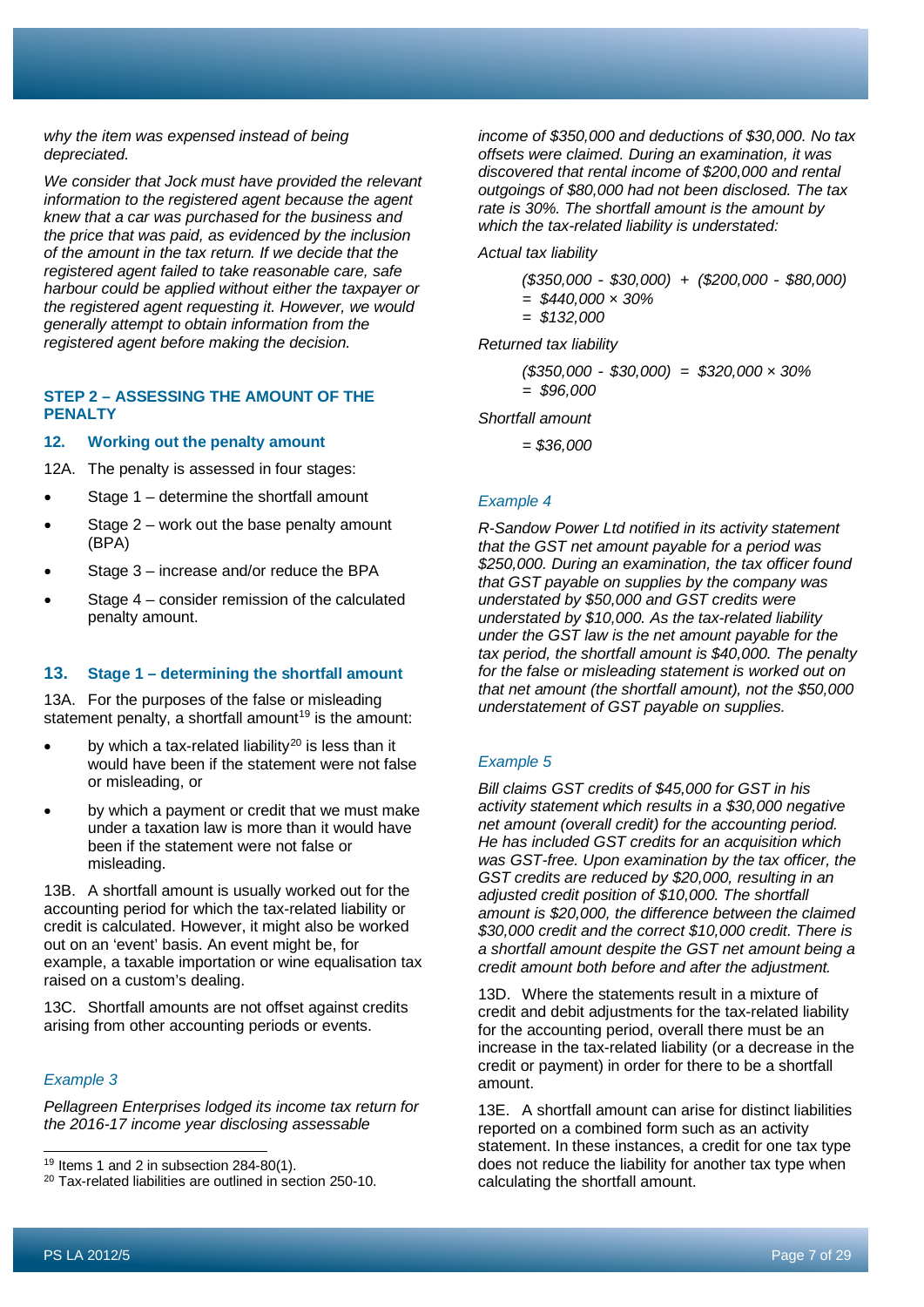# *Example 6*

*Noncomp Pty Ltd notified the following amounts in its activity statement:*

| GST net amount                    | \$320,000 DR |
|-----------------------------------|--------------|
| PAYG withholding amount           | \$100,000 DR |
| PAYG income tax instalment        | \$500,000 DR |
| Net amount for activity statement | \$920,000 DR |

*During an examination, the tax officer found that the PAYG withholding amount for the period was \$200,000 and that the GST net amount was \$300,000. All the other amounts notified were correct. Although the adjustment to the GST net amount results in a credit of \$20,000, there is a shortfall amount of \$100,000 in the PAYG withholding liability. The penalty will be worked out on the full PAYG withholding shortfall amount of \$100,000, without taking the GST credit into account.*

#### *Shortfall amounts composed of more than one part*

13F. An entity may make a number of statements in one document which result in a number of parts to a shortfall amount.

13G. Separate calculations are not necessary where the same BPA, or behaviour, applies to all parts of the total shortfall amount, unless an increase or reduction applies only to part of the shortfall amount.

13H. However where different BPA's apply for different parts of the shortfall amount you will need to calculate the proportion of the shortfall amount for each statement. This would include where different levels of care applied in respect of each statement, where there is a BPA and an exception for the one shortfall amount or different behaviours are evident in one statement.

#### *Example 7*

*Scrooge Company Ltd notified in its activity statement that the GST net amount payable for a period was \$25,000. During an examination, the tax officer found that the company intentionally disregarded a taxation law when it over claimed GST credits by \$15,000 and over claimed other GST credits by \$2,000 because of a failure to take reasonable care. The shortfall amount for the period is \$17,000 but in order to calculate the penalty the part shortfalls of \$15,000 and \$2,000 respectively would need to be established.*

<span id="page-8-1"></span><span id="page-8-0"></span>*Reduced liability apportionment*

13I. If there are two or more debit adjustments and a credit adjustment or adjustments, the credit adjustment amount will be allocated on a pro rata basis between the debit adjustments. There is an explanation of this process in Attachment A of this Practice statement.

#### *Where the entity is in a loss situation*

13J. Adjustments may cause an entity in a loss situation to become taxable, either in the income year relating to the adjustment or in a later income year. The shortfall amount is the amount of tax properly payable.<sup>[21](#page-8-0)</sup>

13K. However, a reduction in a loss that does not result in the entity being taxable does not create a shortfall amount.<sup>[22](#page-8-1)</sup>

#### *Other information on shortfall amounts*

13L. A number of additional factors may affect the calculation of the shortfall amount. Explanation and examples are included in Attachment A of this Practice statement.

#### **14. Stage 2 – working out the BPA**

14A. The following formula is used to work out the BPA:

> $BPA =$  [(Shortfall amount – shortfall amount to extent applied a taxation law in an accepted way) × relevant percentage]

14B. Subsection 284-90(1) provides the BPA is worked out using the following table (and section 294-224 if relevant):

| In this situation, where the<br>behaviour is | The BPA is     |
|----------------------------------------------|----------------|
| Intentional disregard of a                   | 75% of the     |
| taxation law by the entity or their          | shortfall      |
| agent                                        | amount or part |
| Recklessness by the entity or                | 50% of the     |
| their agent as to the operation of           | shortfall      |
| a taxation law                               | amount or part |
| Failure by the entity or their               | $25%$ of the   |
| agent to take reasonable care to             | shortfall      |
| comply with a taxation law                   | amount or part |

14C. The behaviours considered are those exhibited at the time of, or in connection to the making of the statement. The guidelines for determining the behaviour are in MT 2008/1. They are described briefly

 $21$  Item 1 in the table in subsection 284-80(1).

<sup>&</sup>lt;sup>22</sup> But the entity may be liable to an administrative penalty for making a false or misleading statement which does not result in a shortfall amount. See PS LA 2012/4.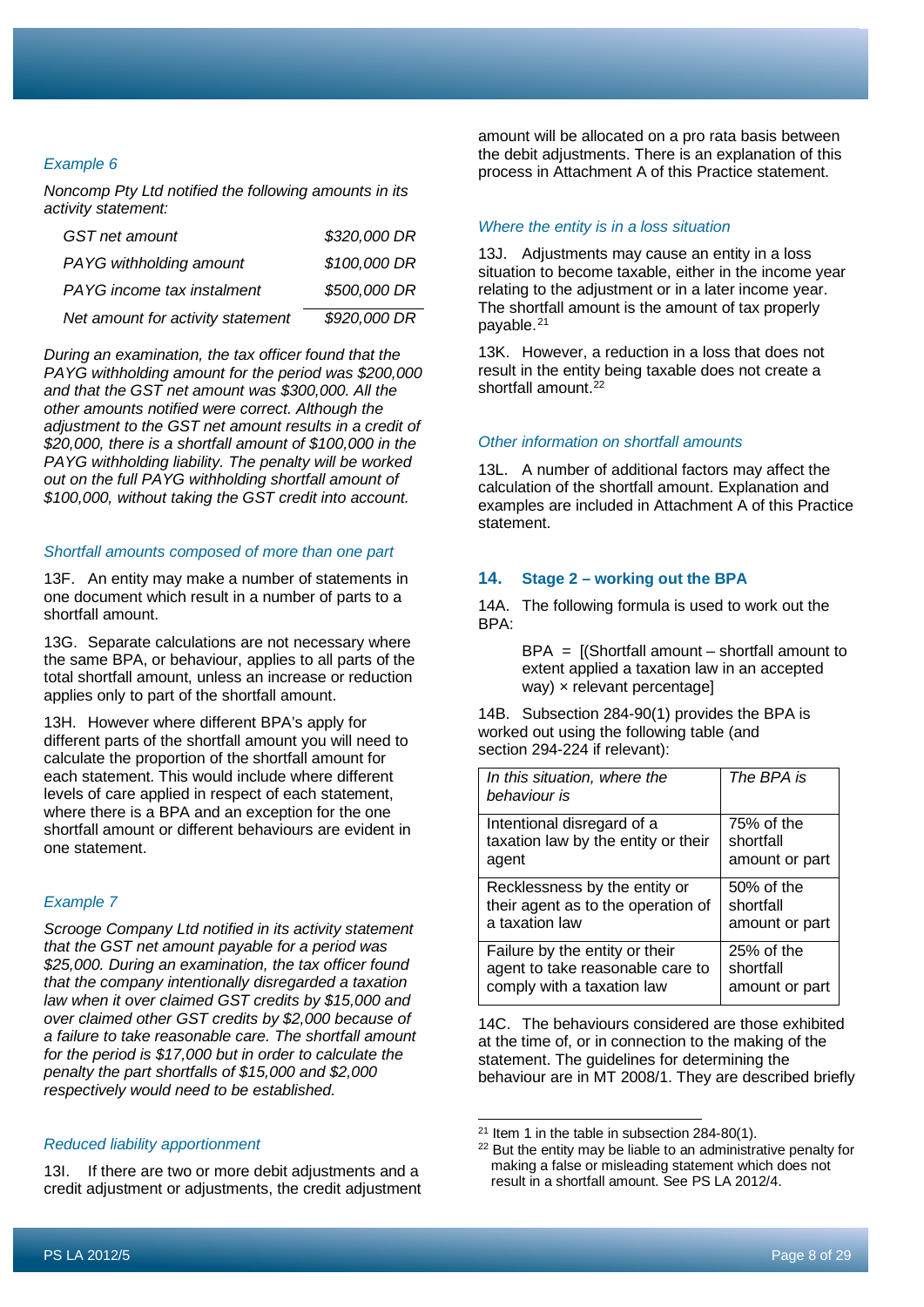in the following sections but you must use the precedential ATO view found in MT 2008/1.

#### *BPA for a significant global entity*

14D. For statements made on or after 1 July 2017, if an entity is a significant global entity  $(SGE)^{23}$  $(SGE)^{23}$  $(SGE)^{23}$  and a BPA in an item of the table in subsection 284-90(1) applies the base penalty amount is taken to be doubled.[24](#page-9-1)

14E. An entity's status as an SGE must be worked out on the day the statement was made, and is based upon the most recent income year for which an income tax assessment has been made for the entity $25$  or a determination by the Commissioner that the entity is an SGE at the date of the statement.

#### *Failure to take reasonable care*

14F. Failure to take reasonable care occurs where reasonable care has not been taken in connection with making the statement, but neither the entity nor their agent has been reckless or intentionally disregarded the law.

#### *Recklessness*

14G. Recklessness is behaviour which falls significantly short of the standard of care expected of a reasonable person in the same circumstances as the entity. It is gross carelessness.

14H. Recklessness assumes that the behaviour in question shows a disregard of the risk or indifference to the consequences that are foreseeable by a reasonable person. However, the entity does not need to actually realise the likelihood of the risk for it to be reckless.

#### *Intentional disregard*

14I. Intentional disregard of the law is something more than reckless disregard of, or indifference to, a taxation law.

<span id="page-9-3"></span>14J. Intention of the entity is a critical element – there must be actual knowledge that the statement made is false. The entity must understand the effect of the

relevant legislation and how it operates in respect of their affairs and make a deliberate choice to ignore the law.

## *Reducing the BPA where the entity treated the law as applying in an accepted way*

14K. The BPA is reduced $^{26}$  $^{26}$  $^{26}$  to the extent that the entity treated a taxation law in a particular way that agreed with:

- advice given to them by, or on behalf of, the Commissioner
- general administrative practice under that law, or
- a statement in a publication approved in writing by the Commissioner.

#### *Reliance on advice or a statement from the Commissioner*

14L. Where an entity has treated a taxation law as applying in a particular way, and that way agrees with advice we gave them (in writing or orally) or a statement in a document we have published, then they may be protected from application of a penalty.<sup>[27](#page-9-4)</sup>

#### *Alignment with a general administrative practice*

14M. The BPA is also reduced to the extent that an entity's behaviour aligns with our general administrative practice.

14N. A general administrative practice under a taxation law is a practice which is applied by us generally as a matter of administration. It is the usual course of conduct that we apply, rather than any particular document, that is relevant in determining whether or not there is a general administrative practice. [28](#page-9-5)

<span id="page-9-4"></span><span id="page-9-0"></span><sup>23</sup>The term 'significant global entity' is defined in section 960- 555 of the *Income Tax Assessment Act 1997*. Paragraphs 6-10 of Law Companion Ruling LCR 2015/3 *Subdivision 815-E of the Income Tax Assessment Act 1997: Country-by-Country reporting* contains further guidance on the meaning of significant global entity.

<span id="page-9-5"></span><span id="page-9-1"></span> $24$  Subsection 284-90(1A).

<span id="page-9-2"></span> $25$  Assessment may be based on the last return lodged, or an original default assessment.

<sup>&</sup>lt;sup>26</sup> A reduction under section 284-224 is applied to the BPA *before* the formula in section 284-85 is used to determine the amount of penalty. Application of this provision is rare given in most cases where it is applied a decision would have been made that the taxpayer took reasonable care and there was no penalty liability. The reduction in the formula only refers to section 284-225 (voluntary disclosures).

<sup>27</sup> See Law Administration Practice Statement PS LA 2008/3 *Provision of advice and guidance by the ATO*.

<sup>28</sup> For more information on general administrative practice refer to Taxation Determination TD 2011/19 *Tax administration: what is a general administrative practice for the purposes of protection from administrative penalties and interest charges?*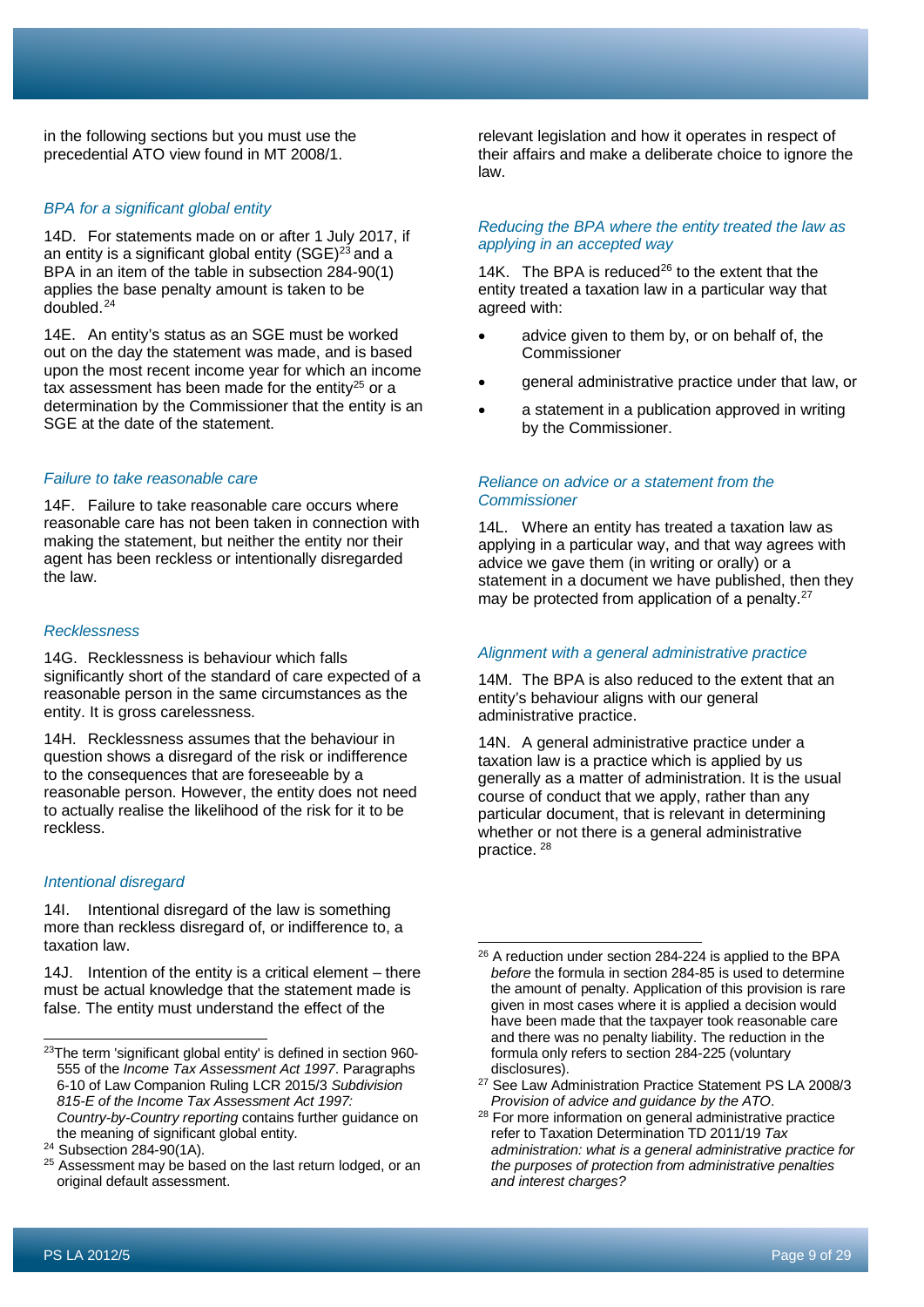#### *Reliance on a statement in a publication*

14O. Publications and other documents we produce may also provide evidence of a general administrative practice. If we frequently provide advice to different taxpayers, which consistently adopts a particular practice, that will tend to support that a general administrative practice exists.

# **15. Stage 3 – increasing and/or reducing the BPA**

15A. In certain instances, the BPA worked out in Stage 2 is increased and/or reduced, using the following formula $^{29}$  $^{29}$  $^{29}$ :

BPA + [BPA  $\times$  (increase % – reduction %)]

#### *Increasing the BPA*

15B. The BPA is increased by 20% where the entity $30$ :

- prevents or obstructs us from finding out about the shortfall amount $31$
- becomes aware of the shortfall amount after the statement is made and does not tell us about it within a reasonable time, or
- had a BPA worked out for this type of penalty previously, even if the penalty was remitted.

15C. The increase is 20%, even if more than one of the above points applies.  $32$ 

#### *Increasing the BPA – prevent or obstruct*

15D. Examples of what would constitute preventing or obstructing us would include where the entity, without an acceptable reason:

- repeatedly defers or fails to keep appointments
- repeatedly fails to supply information
- repeatedly fails to respond adequately to reasonable requests for information, such as
	- by not replying to the request for information
	- qiving information that is not relevant
	- not addressing all the issues in the request or
- supplying inadequate information
- fails to respond to formal information gathering notices
- provides false or misleading information or  $\frac{1}{2}$ documents<sup>[33](#page-10-4)</sup>
- destroys records, or
- a combination of single actions mentioned above.

15E. You should also note the use of the term 'repeatedly' when considering increases for prevention or obstruction. Simply not replying to a letter or not returning a call does not indicate the entity is taking steps to prevent or obstruct us.<sup>[34](#page-10-1)</sup> It will also not be obstruction where the incorrect information, or the failure to provide information, was the result of the taxpayer not understanding the request.

15F. However, we hold the expectation that entities will cooperate with us. Whether or not an entity's failure to reply constitutes obstruction will depend upon the facts of the particular situation.

15G. We expect that where legal professional privilege (LPP) claims are made, they are made properly. [35](#page-10-5) Claims of LPP are not in themselves obstructive. However, in cases where the claim itself is false or misleading, for example where the statement claiming LPP is baseless or without foundation, you should consider whether the claim was made to obstruct us.

15H. If the hindrance occurs for part of a shortfall amount the BPA is increased only on that part of the shortfall amount.

#### *Increasing the BPA – previous calculation of BPA*

15I. The BPA is increased where the entity has a previous BPA calculated of the same type as the penalty being assessed. For false or misleading statements which result in a shortfall amount, the previous calculation must also have been for a false or misleading statement which resulted in a shortfall amount. However the previous penalty calculation does not have to be for the same issue, tax type or behaviour.

<span id="page-10-4"></span><span id="page-10-0"></span><sup>29</sup> Subsection 284-85(2).

<span id="page-10-1"></span> $30$  Section 284-220.<br> $31$  The increase in the

<span id="page-10-2"></span>The increase in this case will only apply to that part of the shortfall for which hindrance occurs.

<span id="page-10-5"></span><span id="page-10-3"></span><sup>&</sup>lt;sup>32</sup> Where more than one applies the facts for each should be recorded in the explanation to the taxpayer.

<sup>&</sup>lt;sup>33</sup> False or misleading statements provided during audit may incur false or misleading statement penalty which does not result in a shortfall amount, which should be taken into account when considering remission of the uplift portion of this penalty.

<sup>34</sup> *Re Ebner v FCT* [2006] AATA 525 at [19]; *Ciprian v FCT* [2002] AATA 746; 2002 ATC 2099; (2002) 50 ATR 1257.

<sup>&</sup>lt;sup>35</sup> Guidance on our approach to dealing with claims for Legal Professional Privilege can be found in the publication *Our approach to information gathering*, available on ato.gov.au.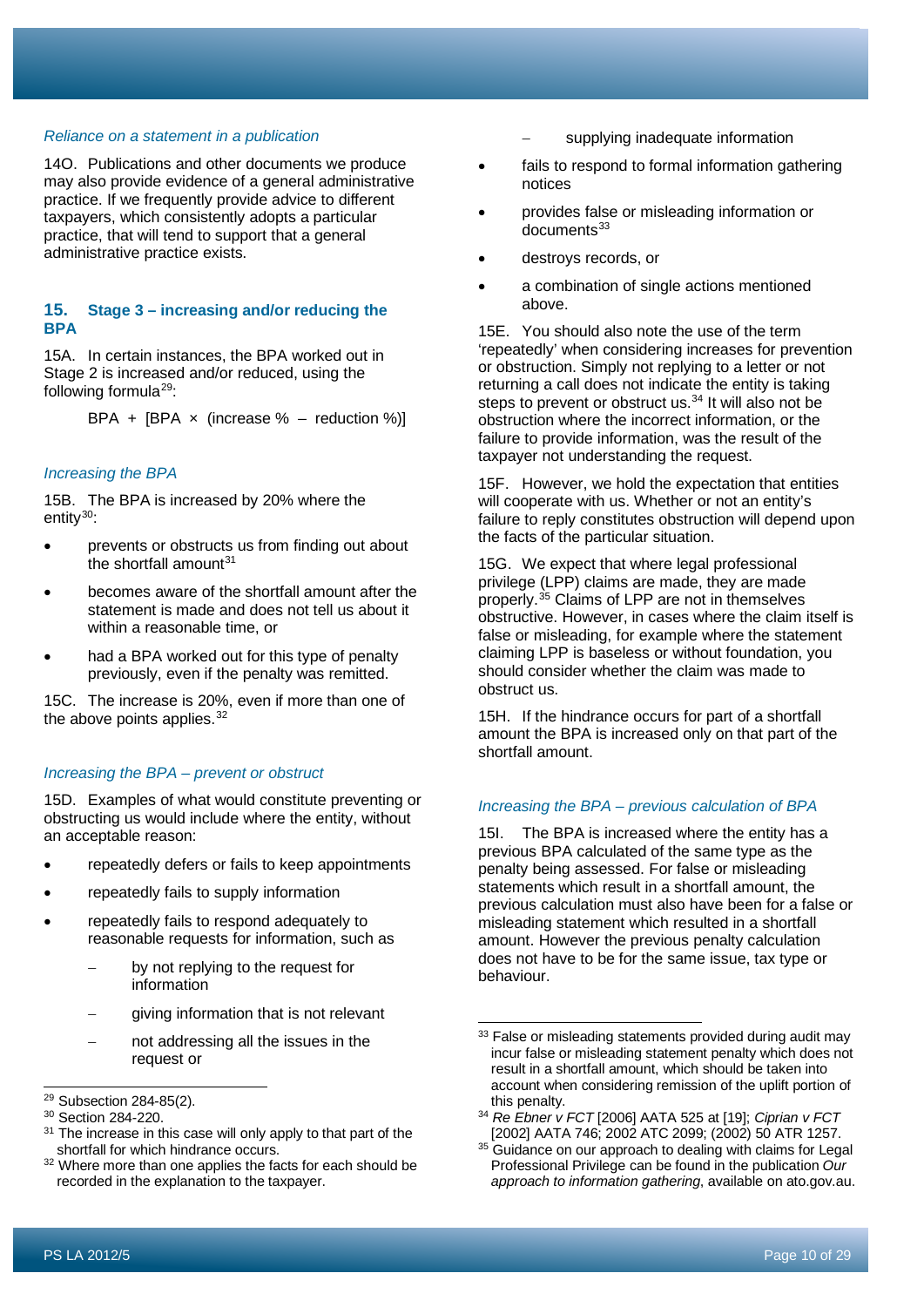15J. For example, where an entity has a shortfall penalty imposed for income tax in 2016, and a shortfall penalty imposed for GST in 2018, the previous BPA calculation will result in the 20% increase in the 2018 penalty. Also, if the 2016 penalty had been remitted in full, the BPA would have been calculated despite there ultimately being no liability, and the increase will still apply.

15K. The increase will apply regardless of whether the previous penalty was assessed during a previous interaction, or whether it occurs on the same day. There is no requirement for the entity to be aware of the penalty for the increase to apply. This means that, where we assess multiple penalties of the same type at the same time, the increase will apply to the second and subsequent statements.[36](#page-11-0)

15L. The order of the statements is determined by the date on which they were made, not the period to which they relate.

#### *Example 8*

*An audit takes place and the entity is found to have made a false or misleading statement for GST claims for the months ending 31 May 2016 and 30 June 2016. The entity has not had a previous BPA amount worked out under items 1, 2 or 3 of subsection 284-90(1). A BPA of 25% is worked out for the two periods for a failure to take reasonable care. However, for the June period, as the entity has had a previous penalty, that is the May activity statement, the BPA for the June activity statement is increased by 20%. (Generally this increase in the penalty is remitted, see paragraph 17E of this Practice statement) However, if the entity had previously had a BPA worked out for another period, for an income tax audit in 2014, the BPA would be increased for the GST periods under examination and would not be remitted.*

#### *Reducing the BPA for voluntary disclosure*

15M. The BPA can be reduced $37$  in certain circumstances where an entity voluntarily discloses a shortfall amount in 'the approved form', and this information allows us to work out the shortfall amount. This reduction only applies to that part of the shortfall amount for which the disclosure is made.

15N. You must refer to Miscellaneous Taxation Ruling MT 2012/3 *Administrative penalties: voluntary disclosures* when making any decision regarding

<span id="page-11-1"></span><sup>37</sup> Section 284-225.

voluntary disclosure and the rates of penalty reduction applicable in certain situations.<sup>[38](#page-11-2)</sup>

#### *The approved form*

15O. Currently the approved form for voluntary disclosures does not require a specific format. It lists the type of information required and methods of delivery, and is available on ato.gov.au. The precise form and structure in which the information is supplied does not matter provided the information required by the approved form is supplied.

15P. If we can accurately determine the shortfall amount based on the information provided, the disclosure should be treated as one meeting the requirements of the approved form. The entity does not have to work out the shortfall amount itself.

15Q. In determining whether a voluntary disclosure has been made, it is important to recognise that an entity, making a genuine attempt to inform us of a mistake, may not be fully aware of all the information we require.

15R. If the disclosure fails to meet the strict requirements of the approved form, but substantially complies with the requirements, and you can accurately determine the nature of the false or misleading statement from the information provided, the disclosure should be treated as meeting the requirements of the approved form.

#### *Example 9*

*Mai writes a letter to the ATO advising that she has over-claimed her work-related expenses for the 2017 income year by \$8,700. She does not identify which item in the tax return the expense relates to. She signs the letter and provides information to prove her identity but does not make the required declaration.*

*As she had only claimed a deduction on one work-related expense item in the return, the ATO can identify the item requiring adjustment and, although the declaration is preferable, in this instance, the disclosure is accepted as being in the approved form.*

15S. If additional information is sought on an incomplete disclosure and it is provided within a reasonable time, the original incomplete disclosure should be treated as sufficiently complete.

<span id="page-11-2"></span><span id="page-11-0"></span><sup>36</sup> *Gashi v Commissioner of Taxation* [2013] ATC 20-377; *Picton Finance Ltd v Commissioner of Taxation* [2013] AATA 116. Also note that often in such situations the increase will be remitted. See paragraph 17E of this Practice statement for detailed explanations.

<sup>&</sup>lt;sup>38</sup> For shortfall penalties, the reduction rate depends on whether a disclosure is made before or after an entity is notified of an examination. The rates are 20% (for post-notification disclosures), 80% (for pre-notification disclosures or post-notification disclosures we have treated as being pre-notification) or to nil (where a pre-notification disclosure is of a shortfall amount of less than \$1,000).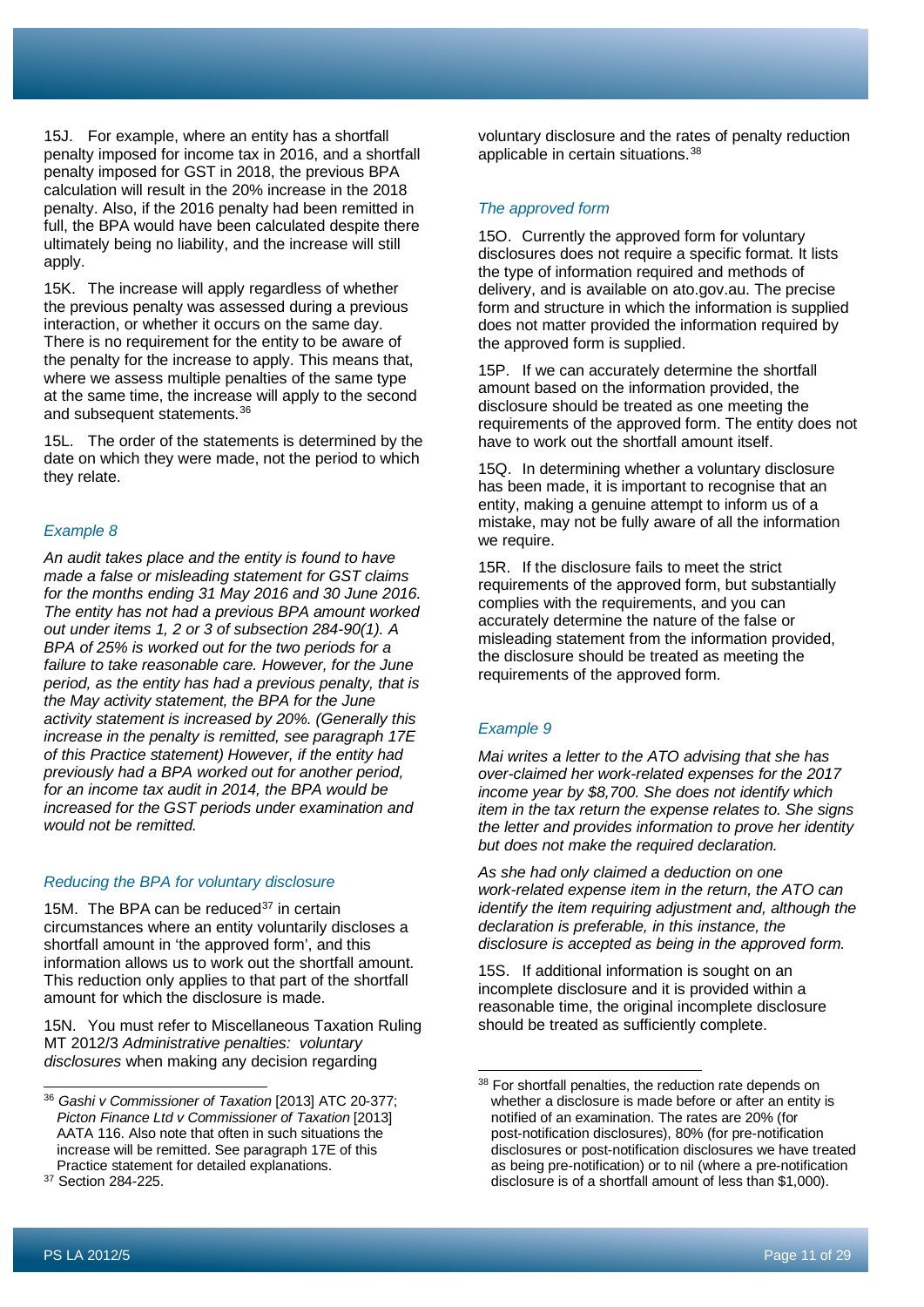15T. The entity's original disclosure would not be regarded as constituting a voluntary disclosure if the facts or reasonable inferences indicate that the entity supplied incomplete information in an attempt to obstruct or hinder us from identifying the correct information (that is, the false or misleading nature of the statement), particularly where the degree of incompleteness is significant. [39](#page-12-0)

# *Example 10*

*During an examination, an entity advised that they had made a mistake regarding the treatment and pricing of purchases of equipment from an associated entity in the previous accounting period. The entity advised the tax officer that the information could be found in the files and offered access to two folders of material.*

*This, in itself, does not constitute a voluntary disclosure. However, if the entity was to provide details of the specific transactions, this may be considered a voluntary disclosure depending on the circumstances.*

#### *Example 11*

*Karen has been notified that an audit will commence. At the beginning of the audit, Karen is given a date by which, if she made a voluntary disclosure, the Commissioner would exercise his discretion under subsection 284-225(5) to reduce any shortfall penalty by 80%.*

*Karen supplies some information to the tax officer on the last day of the period but it is insufficient to identify the shortfall amount. The tax officer considers that Karen is making a genuine attempt to make a voluntary disclosure. The tax officer advises her that if she supplies further information sufficient to identify a shortfall amount within a reasonable timeframe, in this case 14 days, the tax officer will accept the voluntary disclosure as having been made on the date the earlier information was supplied. However, if the information is not provided within 14 days, the Commissioner's discretion would not be exercised but the disclosure would be considered for the 20% reduction.*

15U. In more complex, low-volume reviews and audits, you should:

- tell the taxpayer as soon as practicable after they make a voluntary disclosure that we have received it, and
- advise of the rate of penalty reduction at the same time, if it is possible and appropriate to do so.

#### **16. Stage 4 – considering whether to remit the penalty**

16A. We have the discretion to remit all or part of the penalty.[40](#page-12-0) This discretion is 'unfettered' meaning that there is no legal restriction on when we can and cannot remit. Remission provides the administrative flexibility to ensure the penalty imposed is aligned with the observed behaviour.

16B. However, this Practice statement sets out guidance that must be used in exercising this discretion. Remission is not limited to the reasons listed here, and you should consider remission in any situation where the final penalty is not a just outcome.

16C. You must make a remission decision whenever penalties are imposed. You may decide that there are no grounds for remission or that there are grounds to remit in full or in part. The final penalty you apply must be defensible, proper and have regard to the overall circumstances of the entity, and the purpose of imposition and remission of this penalty.

16D. You need to consider each case on its own merits, looking at all of the relevant facts and circumstances.

16E. Entities in the same circumstances should be treated consistently for remission purposes. This is particularly relevant for entities involved in examinations relating to the same arrangement. However, this should not be used as justification for replicating an incorrect penalty decision made in relation to another entity.

16F. Relevant matters to consider in making a remission decision include:

- that the purpose of the penalty provision is to encourage entities to take reasonable care in complying with their tax obligations
- that the penalty regime also aims to promote consistent and equitable treatment by reference to specified rates of penalty. This objective would be compromised if the penalties imposed at the rates specified in the law were remitted without just cause, arbitrarily or as a matter of course, and
- that the amount of the penalty rate alone is not a valid reason for remission, in the absence of specific reasons why it would be unjust in the taxpayer's particular circumstances.

16G. Matters that you shouldn't usually consider include:

• behaviour or situations unrelated to the relevant statement, such as the entity or registered agent

<span id="page-12-0"></span><sup>39</sup> *Kdouh v. FC of T* [2005] AATA 6.

<sup>40</sup> Section 298-20.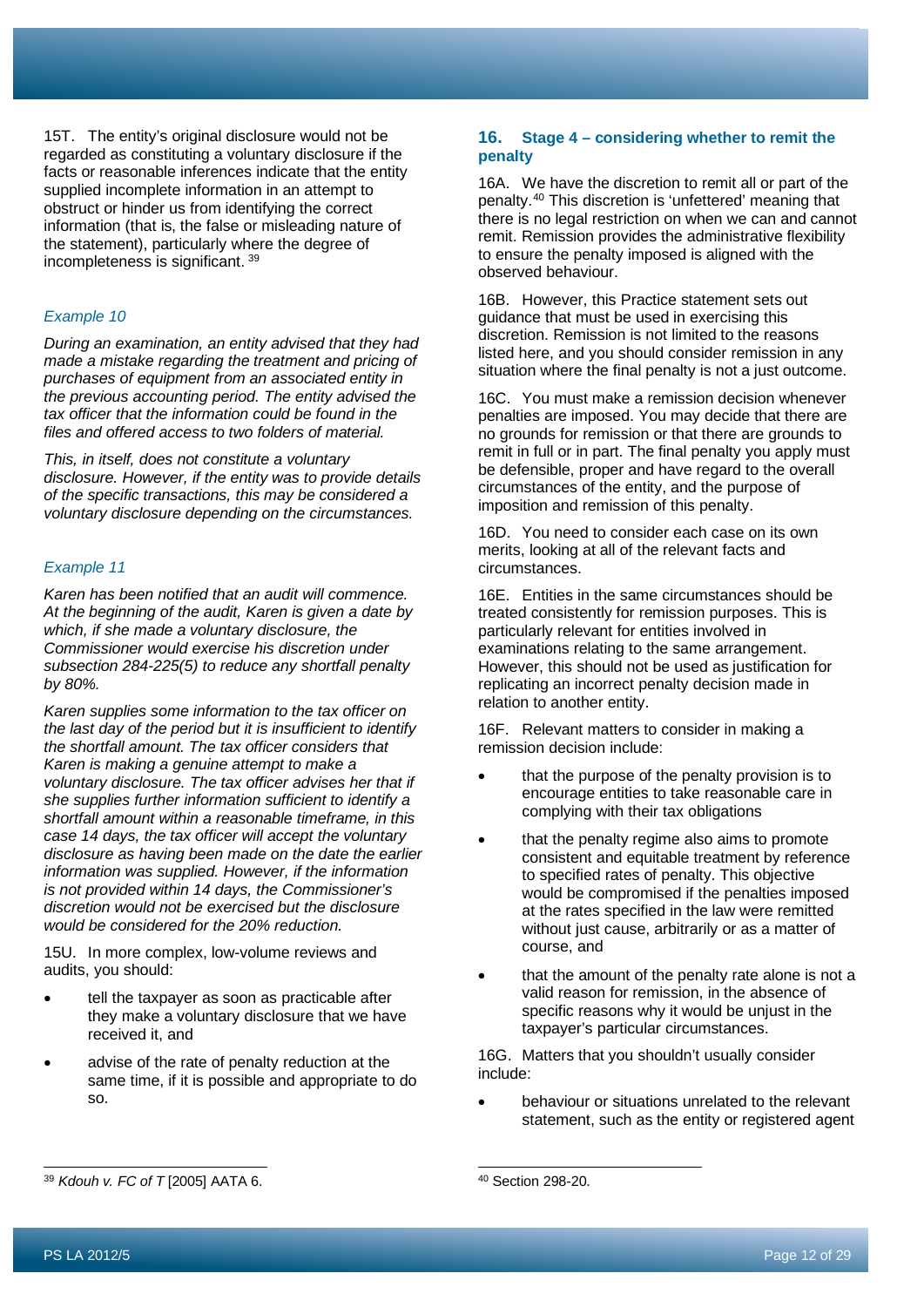becoming ill at the time of the examination, well after the statement was made

- that there is 'no harm to the revenue', such as when a refund has been stopped before issuing[41,](#page-13-0) or a credit was available in another accounting period
- where GST was 'not included' in working out the selling price for the transaction, because the entity could not or would not collect the GST on that supply from the purchaser, or
- whether there is a capacity to pay the penalty $42$ (except in relation to determining whether a trustee or beneficiary is the more appropriate entity to bear their penalty).

#### 17. *Examples of situations warranting remission*

17A. If imposition of the penalty provides an unintended or unjust result, we may remit the penalty in whole or in part.

17B. Some examples of where an unjust result could arise are outlined here. You should also consider remission in other instances where the result is unjust, having regard to the particular circumstances.

#### *Mechanical process of the law*

17C. In some instances, the mechanical or calculation process of the law could result in an unintended or unjust result, and remission in part or full may be warranted.

17D. A tax credit for amounts withheld, such as amounts withheld from wages or interest are included as an addition to an assessment notice, but do not form part of the assessment or shortfall amount. Where a taxpayer under reports credits available, the shortfall amount does not change because of the credits. Because the entity has paid these amounts in the income year in question, the penalty should be remitted to the extent of the penalty calculated on an amount equal to the credit. See Example 16 in Attachment A of this Practice statement.

17E. As noted in paragraph 15K and Example 8, remission of the 20% uplift is usually given where:

• a BPA is increased because two or more penalties were assessed at the same time

- the entity has not been advised of a previous penalty (usually because of concurrent calculation), and
- the behaviour is not intentional disregard of the law.

17F. Where information is provided prior to lodgment, or as part of lodgment, of a document that, but for the timing, would meet or exceed the requirements of a voluntary disclosure in the approved form, remission of 80% of the BPA should generally be given to the extent of the disclosure. In some cases it may also be appropriate to remit the remaining 20%, but is not automatic. Normal remission principles apply and specific factors to consider in these circumstances include:

- how, why and when the entity disclosed the information to us, and
- the extent to which the entity was aware of a potential risk when they chose to make the relevant statement.

# *Example 12*

*Heather, the director of a company with 20 employees, fails to take reasonable care on five consecutive activity statements when reporting the amounts withheld from wages. The BPA worked out for the second through fifth accounting period, inclusive, is increased by 20%. The tax officer decides to remit the 20% increase because Heather was not advised of the previous penalty and the behaviour was not intentional disregard of the law.*

#### *Example 13*

*GHI Ltd has made a statement about a tax position in their tax return that is false or misleading in a material particular and would result in a shortfall amount. GHI Ltd has also lodged a Reportable Tax Position Schedule (RTPS) that clearly sets out the particulars of this statement. The information in the RTPS is not a voluntary disclosure, and remission is not given simply for filling in the RTPS in accordance with the RTPS instructions. This is considered to simply be compliance with the taxation laws.*

*If GHI Ltd provided us information to the ATO, either in the RTPS or as a supplement to the RTPS, that is sufficient for the Commissioner to identify the basis of this statement and calculate the shortfall amount, remission of the shortfall penalty may be given to the extent of the shortfall amount identified by the information. However, remission is not given where there is evidence or reasonable inference to suggest there was intentional disregard of the law in filling in the tax return for those items. GHI Ltd may also make a voluntary disclosure after lodgment of the tax return*

<span id="page-13-0"></span><sup>41</sup> *FC of T v Dixon (As Trustee for the Dixon Holdsworth Superannuation Fund)* 2007 ATC 4748.

<span id="page-13-1"></span><sup>&</sup>lt;sup>42</sup> Capacity to pay and hardship may be dealt with through payment arrangements, compromise, release and insolvency and under other taxation or insolvency provisions, and not remission of penalties.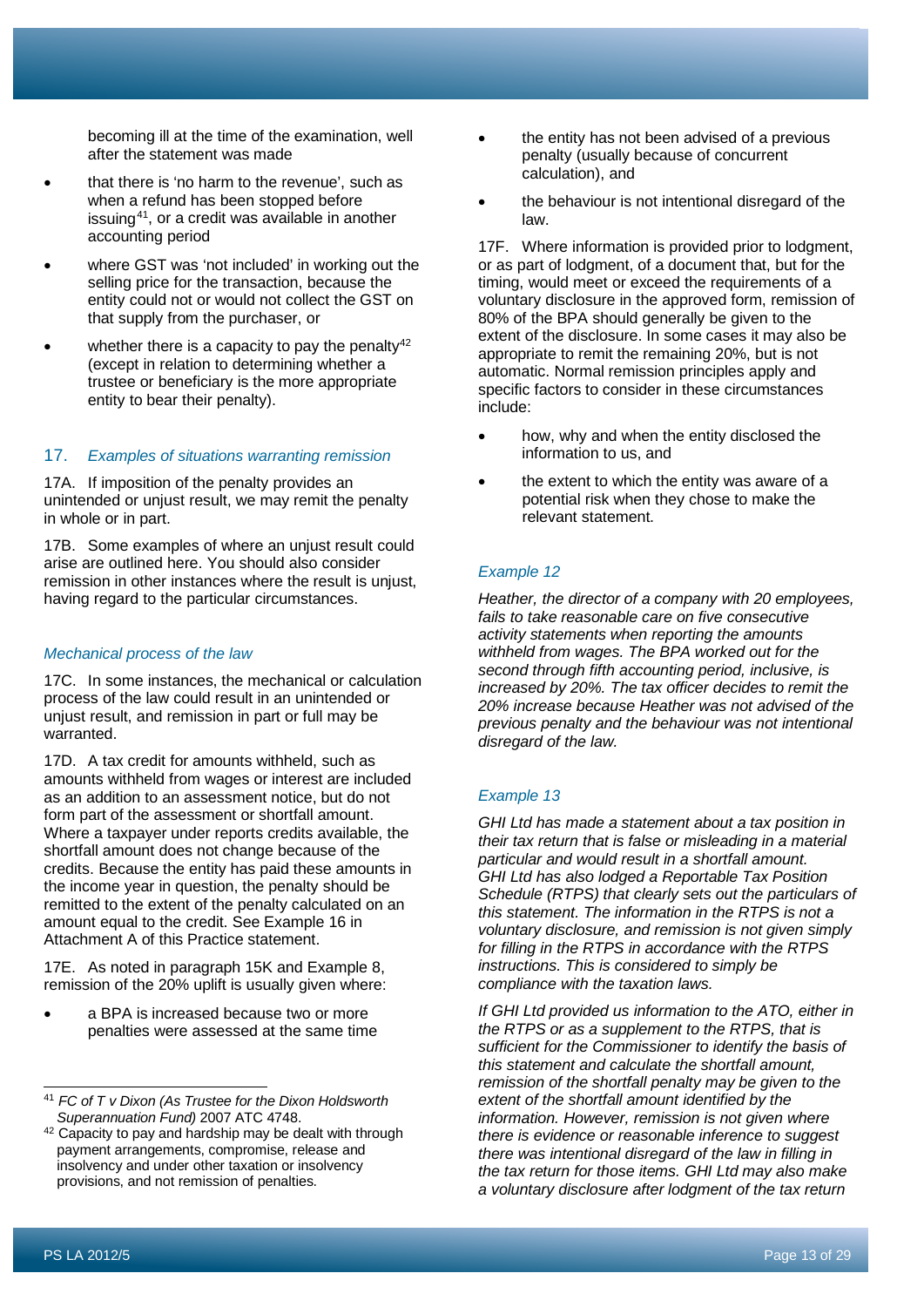*and the appropriate reduction and remission will apply (see paragraphs 17AD to 17AF of this Practice statement and MT 2012/3).*

# *Commissioner's discretion in relation to tax invoices or adjustment notes*

17G. We have the discretion to treat a document as a tax invoice or adjustment note, despite it not meeting the requirements to be a tax invoice or adjustment note. [43](#page-14-0) Where we accept that a creditable acquisition or decreasing adjustment has been made, but do not exercise the discretion, a shortfall amount may arise.

17H. In these instances, you should usually remit any shortfall penalty in full unless it is clear the recipient:<sup>[44](#page-14-1)</sup>

- was aware of the requirements in relation to holding a valid tax invoice or adjustment note before it could attribute its claim, and
- deliberately sought to gain an advantage by making the claim without holding a tax invoice or adjustment note.

17I. Any decision not to remit the shortfall penalty relating to the GST credit or decreasing adjustment must be approved by an EL 2 officer or above.

#### *Where the actions of the tax agent are more culpable than the entity's actions*

17J. Sometimes an agent's behaviour is more culpable than the entity's. This can result in an unjust result.

17K. For example an unjust result may also occur in certain situations where the entity has made a genuine attempt to comply (they have taken reasonable care), but because of the actions of their tax agent the entity is liable to a penalty and safe harbour does not apply (for example, because the agent was reckless in their application of the law).

17L. As an entity is responsible for the actions of their agent, except where safe harbour applies, it would be unusual for full remission to be given unless the taxpayer took reasonable care.

17M. An entity does not give up responsibility simply by appointing a tax agent. They are still required to ask questions or make reasonable enquiries, commensurate to their knowledge and experience, with the tax agent about the reporting that is occurring.

Additionally, they are liable for the penalty outcomes of actions of their agent unless safe harbour applies.

17N. Where the entity failed to take reasonable care some remission may still be appropriate. However, in the absence of exceptional circumstances, remission (if any) on this basis should not be below the level of behaviour exhibited by the entity unless other circumstances apply.

# *Example 14*

*Donald changed accountants on the recommendation of a friend as the friend had received a large refund. Donald used the agent and received a significantly higher than usual refund. A subsequent audit identified significant shortfall amounts as a result of exaggerated deduction claims related to private expenditure. Interest deduction claims included 50% of the mortgage loan interest for the family home in which his family lived and from which Donald occasionally worked, 40% of his family's private phone bill and Donald had a work phone, some travel to work, some family grocery expenses, and numerous other private expenses. The behaviour was assessed as intentional disregard of the law.*

*Donald said this was his tax agent's fault, stating he provided his agent the information he had requested. Donald did say that he did not question the agent. He just signed the document.*

*While the ATO did not expect Donald to ask sophisticated questions about the tax law, it would be expected for him to review the documents, to ask questions about some items – he knew he couldn't claim his mortgage interest and hadn't in the past but hadn't noticed it was included in the return. He did not ask if his previous agent was wrong and why. In not making appropriate enquiries with the tax agent, and not checking, and in choosing to be 'un-curious' of their accuracy Donald failed to take reasonable care, and has been reckless. Remission of penalty was not considered appropriate.*

*This compares to Mo who went to the same agent. He checked the return and noticed the large claim for interest. He told his agent he only used one room to work from home not half the property and that amount was reduced. Although we later found that Mo was not entitled to claim the deductions for the interest and a few other items, in this case Mo has made appropriate enquiries by asking questions about some other items and been given explanations by the agent as to why he could claim the travel expenses to work.*

*Safe harbour did not apply because of the agent's behaviour but Mo, while he could have confirmed certain more extreme information, made an attempt to understand and question the situation. Significant remission is appropriate in this situation.*

<span id="page-14-0"></span><sup>43</sup> PS LA 2004/11 *The Commissioner's discretions to treat a particular document as a tax invoice or adjustment note* contains guidance on exercising this discretion.

<span id="page-14-1"></span><sup>44</sup> PS LA 2007/4 *Remission of penalty for failure to comply with obligations in relation to tax invoices, adjustment notes or third party adjustment notes.*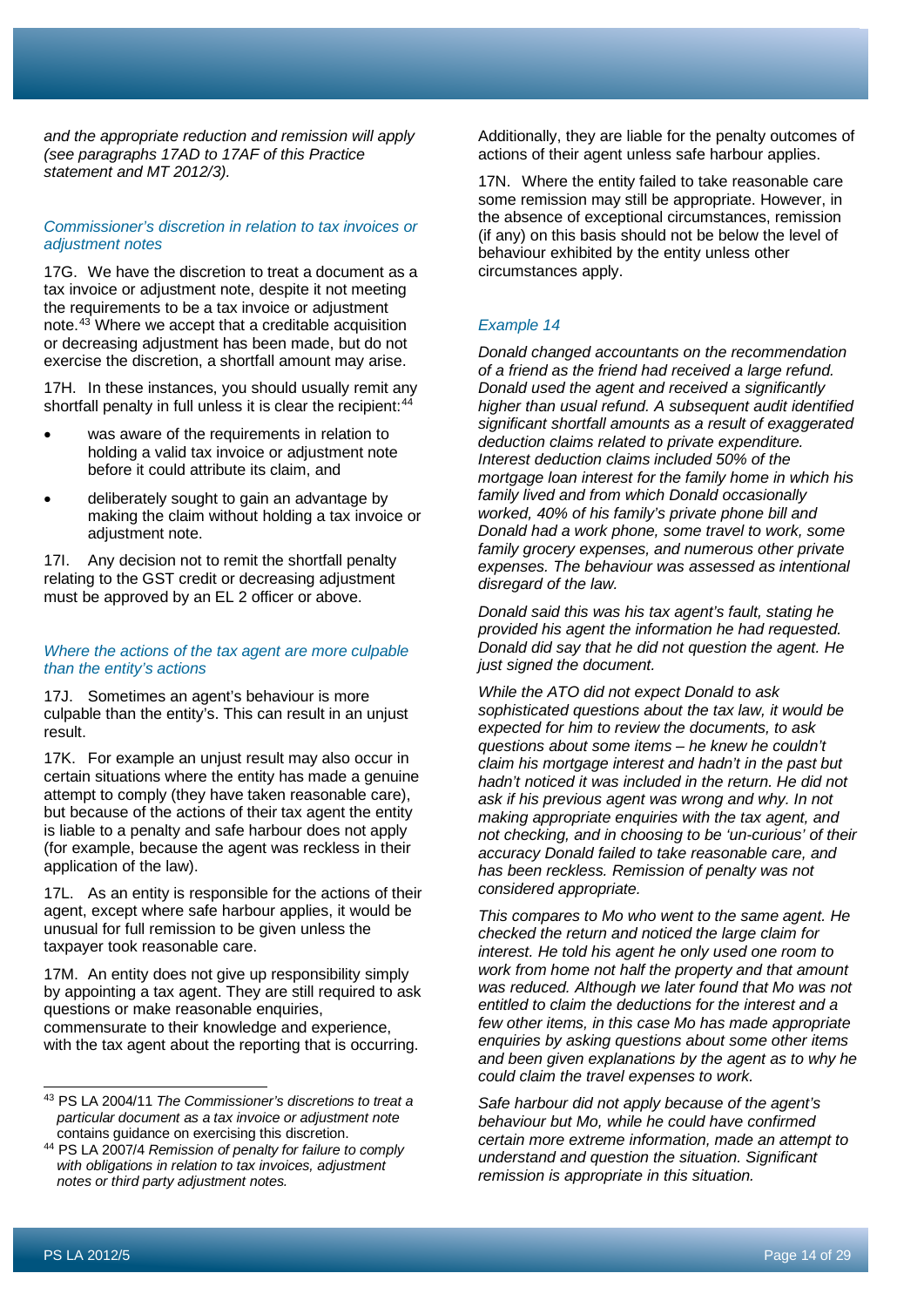#### *Trustees and beneficiaries*

17O. Where both trustee and beneficiary have penalties imposed for the same shortfall amount, it may be appropriate to remit one or both of the penalties, depending upon the facts and circumstances of each particular case. This is to ensure that penalties are ultimately only imposed once for any given shortfall amount.

17P. In determining who should ultimately bear the penalty, you should consider:

- the extent to which the respective actions of either the trustee or the beneficiary have caused the false or misleading statements
- the extent to which penalising the trustee for the shortfall amount of a culpable beneficiary may penalise other 'non-culpable' beneficiaries (where the trustee can draw on the trust's assets for payment)
- the capacity of the parties to pay the penalty, and
- that there should be no 'double penalty' ultimately imposed on any given part of the shortfall amount (notwithstanding that penalties may be imposed on both parties until such time as information is provided to determine who should ultimately bear the penalty).

17Q. Where a beneficiary has knowledge of the trustee's behaviour or is in a position to control the trustee, we would generally remit the part of the trustee's penalty relating to that beneficiary's shortfall amount, and maintain the full penalty on the beneficiary.

17R. Where despite our attempts to obtain information from the trustee and/or beneficiaries, there remains insufficient information available to fairly determine which party should bear the penalty, we would maintain the full penalty amount on both the trustee and the beneficiaries, with no remission to either, and invite them to provide the necessary information to us.[45](#page-15-0)

#### *Example 15*

*A delicatessen is operated by a discretionary trust. The sole beneficiaries, a husband and wife, work the shop and are sole directors of the corporate trustee of the trust.*

*Audit identifies shortfall amounts for multiple tax returns for the trust and beneficiaries, due to trust income and distributions to beneficiaries having been understated over a three-year period. The beneficiaries took cash from the business which they omitted from the trust's business records. They provided the incorrect records to their tax agent for preparation of both their individual tax returns and the trust tax returns.*

*The trustee and both beneficiaries are liable to statement penalties and the same BPA behaviours apply, given the beneficiaries are the controlling minds of the trust.*

*In this case it was deemed appropriate for the beneficiaries to bear the full weight of the penalties. The penalties were maintained on the beneficiaries and remitted in full on the trustee.*

*Alternatively, using the above example, if one of the two beneficiaries was not culpable (for example, was not actively involved in the administration of the business and trust and unaware of the omitted trust income and distributions), that beneficiary will not be liable to a penalty related to their own shortfall amounts. However the trustee is liable to penalty related to the shortfall amounts for the trust, potentially affecting all beneficiaries including the non-culpable party. It would be appropriate to remit the trustee's penalty to the extent related to distributions made to the culpable beneficiary and to not remit the culpable beneficiary's penalty related to their own tax return shortfall amounts.*

*Alternatively, if the trustee of the trust was not the corporate entity but rather an independent accountant (individual) who was provided with incorrect business records (from the beneficiaries), was unaware of the understated income and distributions and took reasonable care in preparing the trust tax return, no penalty liability would apply for the trust's shortfall amounts. However as the beneficiaries have knowingly provided false business records to the trustee, resulting in the net income of the trust being understated and shortfalls arising in their own tax returns, they are liable to penalty.*

#### *Multiple penalties*

17S. There may be some circumstances where the entity's behaviour results in more than one type of penalty applying under the law. The remission treatment of the penalties will differ according to the penalties that apply and the action or actions that lead to each penalty. $46$ 

<span id="page-15-1"></span><span id="page-15-0"></span><sup>45</sup> The trustee and/or beneficiaries should be asked to provide this information in their response to our position paper or, if they fail to do that, it can be supplied in the form of an objection to our remission decision.

<sup>46</sup> Law Administration Practice Statement PS LA 2008/18 *Interaction between Subdivisions 284-B and 284-C of Schedule 1 to the Taxation Administration Act 1953*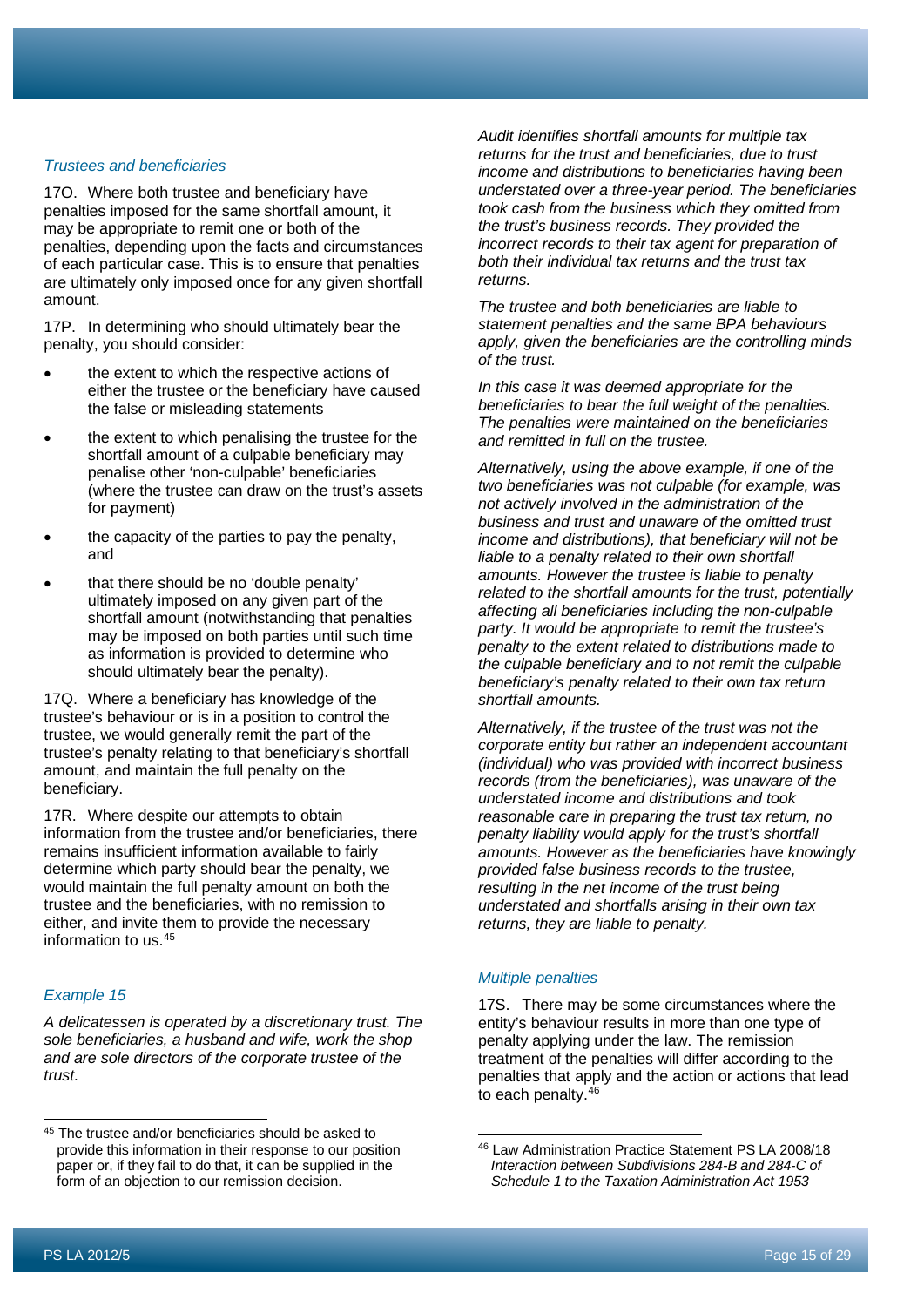17T. For example, an entity may be liable to a penalty for failing to keep or retain records $47$ , as well as false or misleading statement penalties for incorrectly reporting. However, while the failure to keep records may have led to the false or misleading statements, keeping records and reporting correctly are not the same obligations and may not necessarily comprise the same actions. The failure to keep records reflects day to day business management practices. The underreporting of income or over claiming of credits is a separate action and separate decisions need to be made.

17U. In those circumstances, both penalties apply and there is no automatic remission of the lesser penalty. The relevant remission principles should be considered for each penalty. However, we should consider whether maintaining both penalties produces an unjust result.

17V. This is especially relevant where multiple penalties arise from the same course of action. For example, where an amount in an assessment is both a shortfall amount for the purposes of both a false or misleading statement penalty and a scheme shortfall penalty[48](#page-16-1) although both penalties might apply by law, one would generally be remitted to prevent an unjust result.

#### *Amount reported or claimed in incorrect period*

17W. In some cases, a shortfall amount may represent an amount of tax deferred rather than an amount of tax permanently avoided. This generally occurs where an amount is reported in a period later than it should be or credit claimed in a period earlier than it should be.

17X. If it is reasonable to assume that not reporting in the correct period was not an attempt to defer or avoid the payment, we generally should fully or partially remit the penalty assessed.

17Y. In income tax cases, if there has been a reduction in the rate of tax between the two years in question, there will be an amount of tax avoided. Remission of the penalty relating to the avoided tax would generally not be warranted.

17Z. If the shortfall amount for the period is determined prior to lodgment of the second statement (which could have reported the amount), generally remission would not be given on this basis, and general remission principles may apply.

provides details of the policy in relation to imposition and the Commissioner's discretion to remit where Subdivisions 284-B and 284-C penalties apply to the same statement.

<span id="page-16-1"></span><sup>48</sup> Section 284-150.

#### *Amount reported or credit claimed in another entity's tax return or activity statement in the same accounting period*

17AA. If an amount omitted by one entity is mistakenly included by another entity in their tax return or activity statement for the same accounting period, you may remit the penalty in full if, after the relevant amendments, there was no tax avoided in overall terms.

17AB. This principle applies equally for deductions or credits claimed in the wrong entity's tax return or activity statement.

17AC. However, if there were different tax rates for the two entities, or one entity has losses, other tax deductions or offsets which created a tax advantage by treating the amounts incorrectly, there may be an amount of tax avoided. Remission of the penalty relating to the avoided tax would generally not be warranted.

#### *Voluntary disclosure*

#### Before notification of examination

17AD. Where penalties are reduced by 80% for a voluntary disclosure made before notification of a review, audit or other examination<sup>[49](#page-16-0)</sup> any penalty remaining after the reduction should be remitted in full, unless the entity was reckless or intentionally disregarded the law.

17AE. However, a disclosure made after being told of an examination (even if we treated it as being before notification or it was during a review) does not get remission of the remaining 20% of the penalty because the voluntary disclosure was made.

#### After notification of examination

17AF. Where a review moves to an audit it is generally expected the entity will be notified at the closure of the review. However in limited cases a delay may occur between closure of a review and commencement of an audit and there is a gap period where the entity is not subject to examination. A voluntary disclosure made during this 'gap' period, does not get remission of the remaining 20% of the penalty on the basis they are not currently 'told' of an examination.

## *Significant global entities (SGE)*

17AG. An entity (which is not an SGE at the time they make a false or misleading statement) may be treated as an SGE on the basis of their last lodged return,

<span id="page-16-0"></span><sup>47</sup> Section 288-25.

<sup>49</sup> The definition of examination is broad and includes audits and reviews. Refer to MT 2012/3.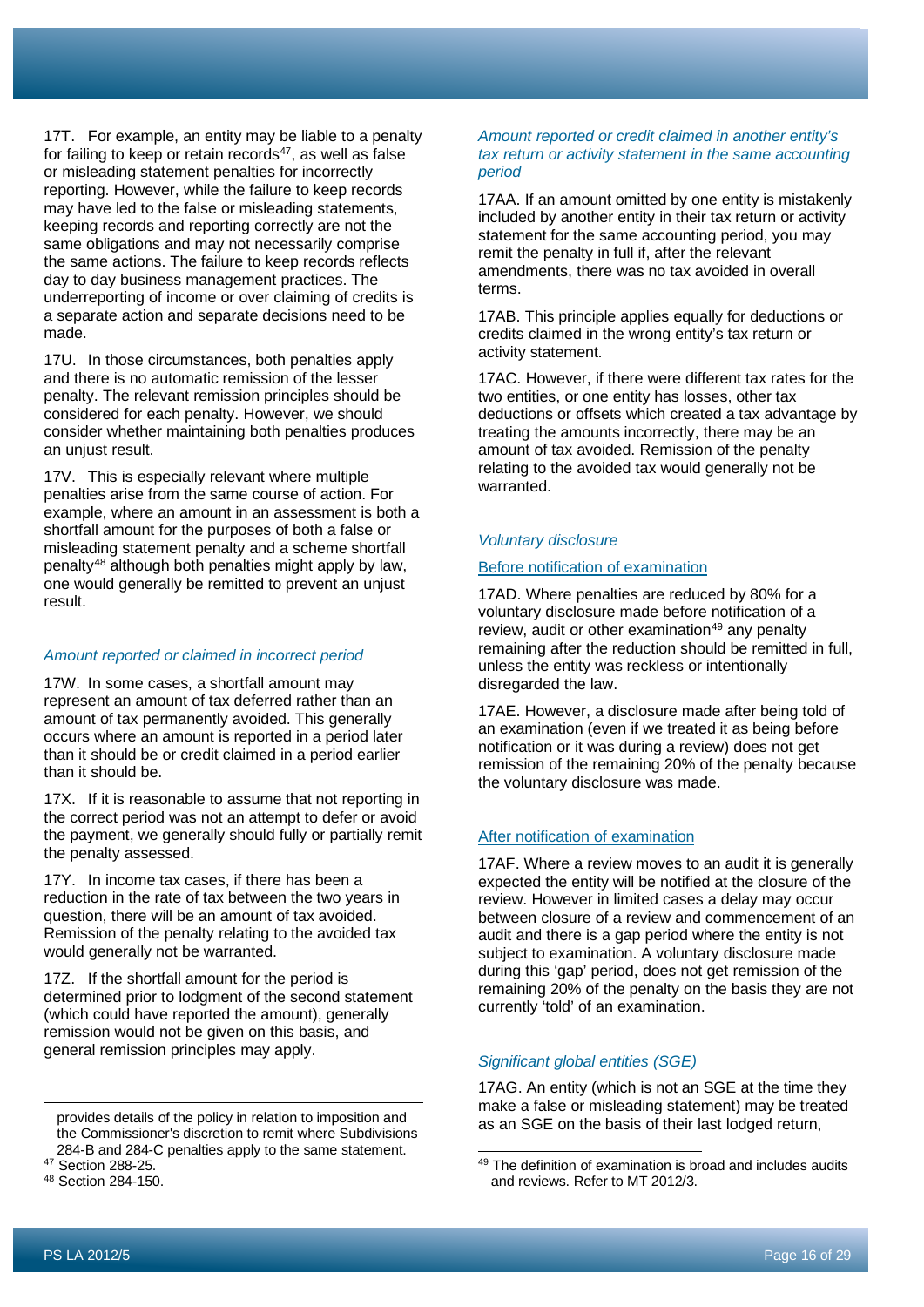**STEP 3: NOTIFY THE ENTITY OF THEIR LIABILITY**

assess their penalties.

on that basis.

# **18. Notifying the entity**

18A. There are two parts to notifying the taxpayer of the penalty:

default assessment or a determination by the Commissioner, and have a penalty multiplier used to

17AG. When the entity subsequently lodges a tax return for the income year in which the false or

misleading statement was made which shows that they were not an SGE at the time of the statement, the penalty will be recalculated without the SGE multiplier

17AH. However, if the entity requests remission of the penalty prior to that tax return being lodged, on the basis they were not an SGE at the time of lodgment, and is able to provide sufficient evidence that they were not an SGE at the time of the statement, partial remission to the non-SGE rate would be appropriate.

- explaining why there is a liability to a penalty, and
- issuing a notice of assessment for the penalty which raises the liability to pay the penalty.

#### *Reasons for decision*

18B. Where there is a liability we must give a written explanation to the entity<sup>50</sup> informing them of:

- their liability to pay the penalty, after any reductions and/or remissions
- why they are liable to the penalty, and
- why the penalty has not been remitted in full.

18C. This explanation, called reasons for the decisions, will set out the facts that we have used to make the decision, and explain how the law works for penalties in a matter appropriate to the entities client group.

18D. In more complex cases or where objection or litigation is likely, it will set out the findings on material questions of fact and refer to the evidence or other material that those findings were based on. In other words, you must explain not only what the decision and the penalty is, but why you have made it, the law used and the facts you considered. In all cases, you must also address all issues raised by the entity regardless of whether they are relevant to normal penalty considerations.

18E. The law does not specify when the explanation must be supplied. However, a case officer should usually ensure the reasons for a liability to a penalty are supplied prior to, or at the same time as the entity is notified of the penalty. In those instances where this is not possible they should be provided as soon as possible after issuing a notice of assessment of penalty.

18F. The law does not require us to give reasons for the penalty decision where the penalty has been reduced or remitted to nil. The extent to which we explain this to the entity will depend on a number of factors. This includes the type of entity and interaction, whether it is reasonable care or remission<sup>[51](#page-17-1)</sup> and what the behaviour was and that, in order to positively influence compliance behaviour, the basis of a penalty decision or the error should be clearly and promptly explained to an entity, or education should be provided.

18G. We may:

- provide a full explanation of the penalty decision
- advise the entity the penalty outcome with a summary of our reasons and offer to provide reasons if requested, or
- advise the entity of the outcome only where the explanation for the primary tax decision identifies the potential reason for the error and explains how to correct it and report correctly in future.

18H. You must also record complete reasons for the penalty decisions on the relevant ATO system – regardless of the level of explanation provided to the taxpayer – although this could be the same document as the reasons for decision sent to the taxpayer).

# *Notice of assessment*

18I. You must make an assessment of the amount of an administrative penalty and give (or serve) the taxpayer with that notice.

# **19. Right of review**

19A. An entity that is dissatisfied with any element of the penalty assessment may object to the penalty assessment.<sup>[52](#page-17-0)</sup> The grounds of the objection may include all elements of the penalty assessment, including the remission decision where it is made as part of the penalty assessment.

19B. Tax officers are generally required to make a remission decision as part of the assessment of the

<span id="page-17-1"></span><span id="page-17-0"></span><sup>50</sup> Sections 298-10 and 298-20.

<sup>&</sup>lt;sup>51</sup> Generally, remission decisions.

<sup>52</sup> Subsection 298-30(2).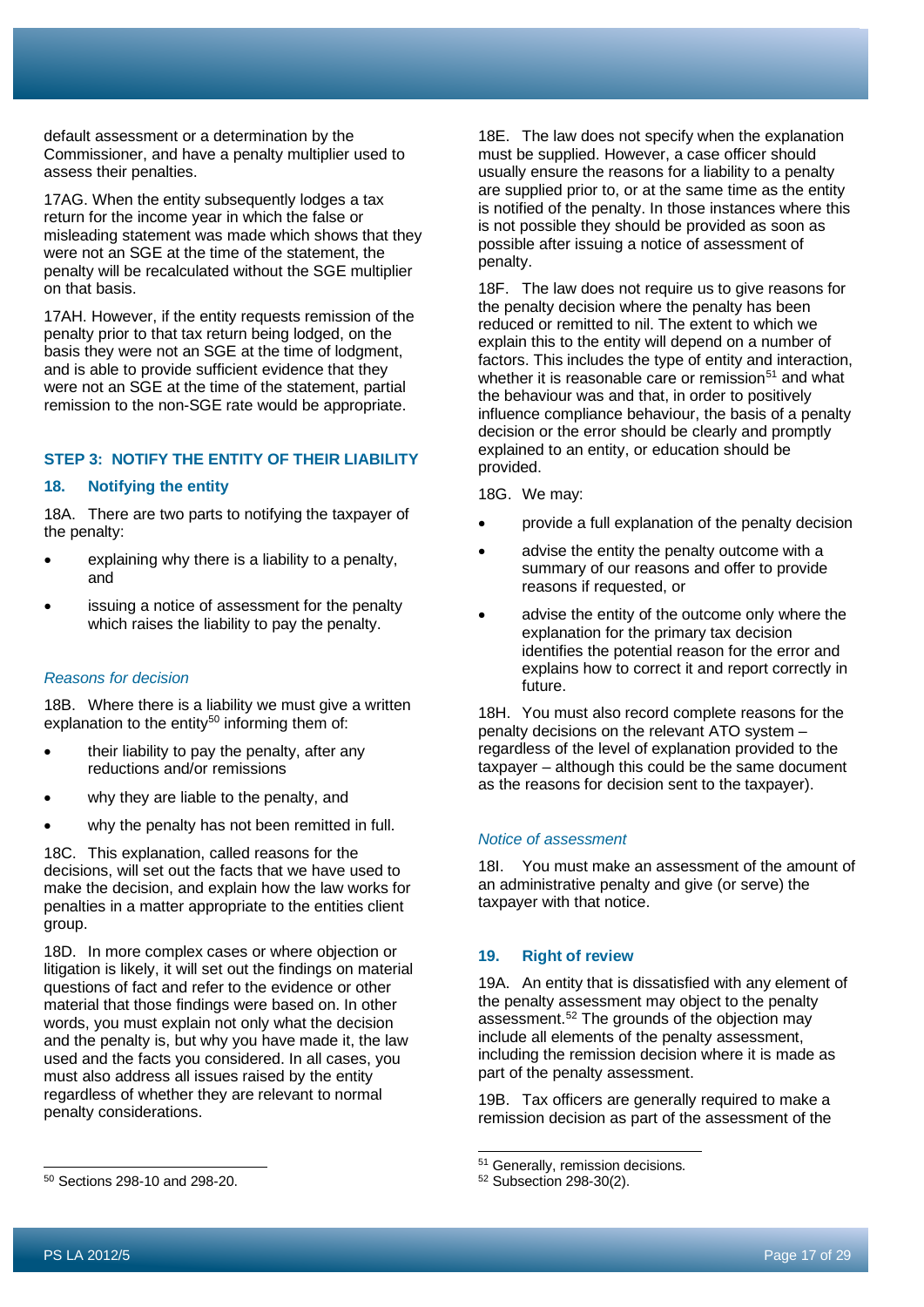penalty. However in exceptional circumstances this might not occur.

19C. If a remission decision is made after an assessment of the penalty, the entity may also object to the separate remission decision if the amount remaining after remission is more than 2 penalty units.<sup>[53](#page-18-0)</sup>

19D. If the entity objects against a primary tax liability (usually an assessment), and the objection results in a reduction of the shortfall amount, then the amount of the corresponding shortfall penalty is proportionately reduced. This is not a remission decision and no separate objection rights attach to the recalculation of the penalty.

19E. Where there is no liability to a penalty because of an exception, reduction or remission, there is no objection right.

# **20. More information**

For more information, see:

- MT [2008/1](http://ato.gov.au/law/view/document?DocID=MXR/MT20081/NAT/ATO/00001) *Penalty relating to statements: meaning of reasonable care, recklessness and intentional disregard*
- MT [2012/3](http://ato.gov.au/law/view/document?DocID=MXR/MT20123/NAT/ATO/00001) *Administrative penalties: voluntary disclosures*
- PS LA [2008/3](http://ato.gov.au/law/view/document?DocID=PSR/PS20083/NAT/ATO/00001) *Provision of advice and guidance by the ATO*
- PS LA [2012/4](http://atolaw/130222143912/FullScreen.htm?DocID=PSR/PS20124/NAT/ATO/00001&PiT=99991231235958&Database=ATO) *Administration of false or misleading statement penalty - where there is no shortfall amount.*
- PS LA [2016/5](http://ato.gov.au/law/view/document?DocID=PSR/PS20165/NAT/ATO/00001) *The disclosure of information and documents collected by the Registrar of the Australian Business Register*
- TD [2011/19](http://ato.gov.au/law/view/document?DocID=TXD/TD201119/NAT/ATO/00001) *Tax administration: what is a general administrative practice for the purposes of protection from administrative penalties and interest charges?*
- **Date issued** 25 June 2020
- **Date of effect** 05 April 2004

<span id="page-18-0"></span><sup>&</sup>lt;sup>53</sup> The value of a penalty unit is contained in section 4AA of the *Crimes Act 1914* and is indexed regularly. A table containing penalty unit values can be found by searching for 'penalty unit' on ato.gov.au.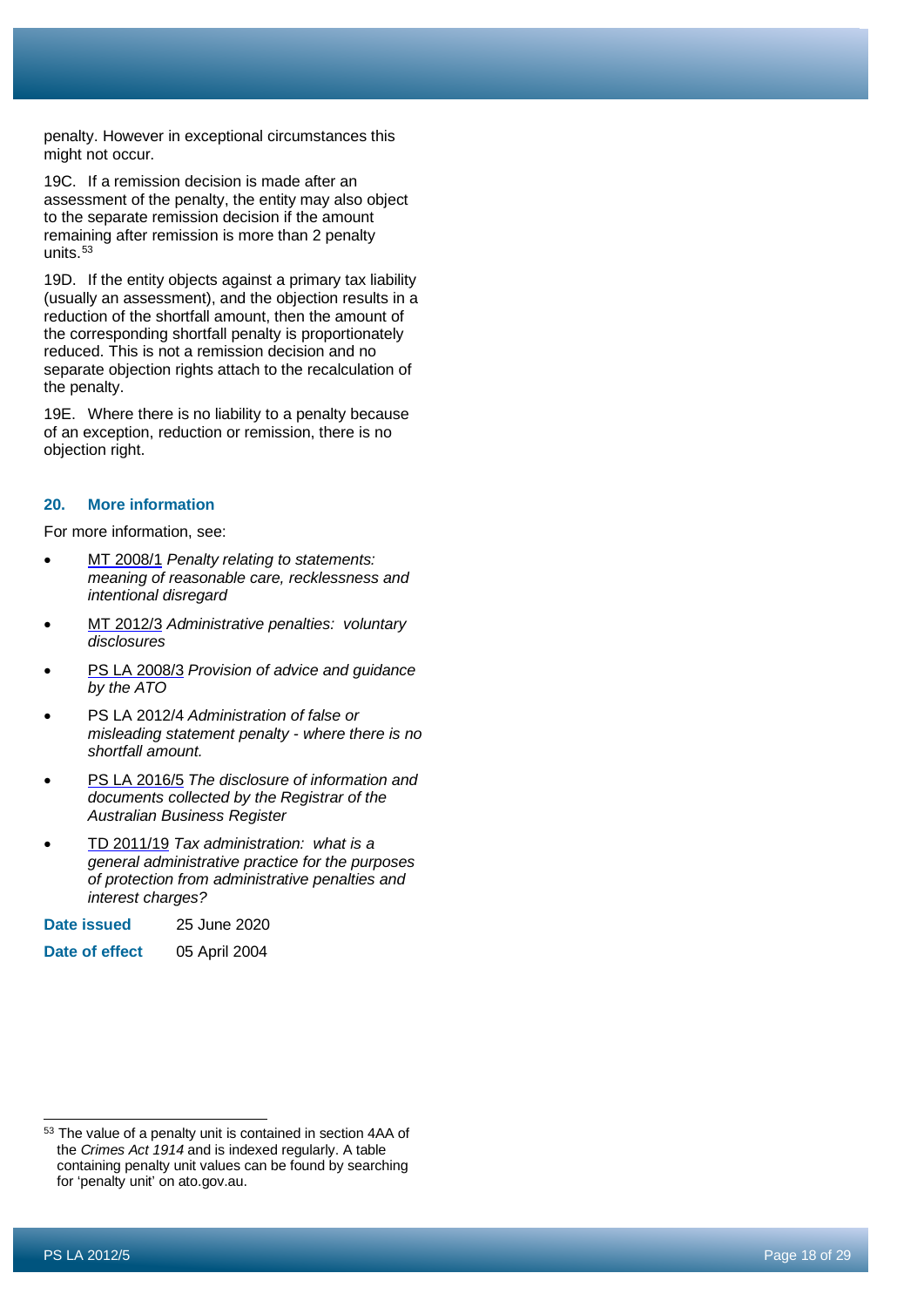# **ATTACHMENT A – CALCULATIONS**

This attachment explains how the different components in the penalty formula are calculated.

## **Credits which do not form part of an income tax assessment**

Some credits, such as PAYG withholding and TFN withholding amounts, which are reported in the tax return do not form part of the income tax assessment. Where there is an increase in the credits from the amount originally reported any income tax shortfall amount is not reduced to reflect the increased credits <sup>54</sup>, but remission of penalty may be appropriate in this circumstance.

A reduction in the credit reported is a shortfall amount in respect of the amounts withheld.

# *Example 16*

*Kieran had a number of part-time jobs and changed jobs often. When lodging his tax return, he failed to include three payment summaries. The understated salary is \$16,000 which led to a shortfall amount of \$5,200. The shortfall penalty was assessed on the shortfall amount of \$5,200.*

*One of the payment summaries also included PAYG withholding amounts totalling \$4,000. These credits are applied to reduce the amount of tax payable (or other debts) after the (amended) assessment is made. Therefore, while the shortfall amount is \$5,200, the amount payable is only \$1,200. (The penalty should be remitted to the extent that it relates to the \$4,000 of tax which is offset by the credit for tax withheld.)*

#### **Head company of consolidated group**

Subsection 284-80(2) sets out a formula where a shortfall amount may be modified in cases where the head company of a consolidated group makes errors in working out a tax cost setting amount for an asset, as mentioned in section 705-315 of the *Income Tax Assessment Act 1997* (ITAA 1997).

#### *Amendment not required in certain situations*

If an entity makes a request for an amendment to its tax position, we are not required to make the amendment if we believe the entity is not entitled to the amounts claimed or the reduction in tax payable. Therefore, it is possible for a shortfall penalty to be assessed where the Commissioner does not make an adjustment or issue an amended assessment.

#### *Example 18*

*To enable him to claim further fuel tax credits, Rohan lodges a request with the ATO to amend his activity statement. This would give him a refund of \$37,200. Prior to making an adjustment, we review the material and determine the credit is not substantiated. No adjustment to the period is made.*

*The shortfall amount is the difference between the amount incorrectly claimed (\$37,200) and the correct entitlement which is nil. A shortfall amount of \$37,200 exists.*

#### *Further information available prior to issuing income tax assessment*

Where we have information available when the tax return is lodged and that information is not subsequently reported in the return, what happens next will depend on the entity type:

• Full self-assessment entities, such as companies or superannuation funds, are deemed to have been assessed<sup>[55](#page-19-1)</sup> by us upon lodgment of a tax return in the approved form. Where any adjustment is subsequently

<span id="page-19-0"></span><sup>54</sup> *Commissioner of Taxation v. Ryan* (1998) 82 FCR 345.

<span id="page-19-1"></span><sup>55</sup> Examples are from section 166A of the *Income Tax Assessment Act 1936* and section 72 of the *Fringe Benefits Tax Assessment Act 1986.*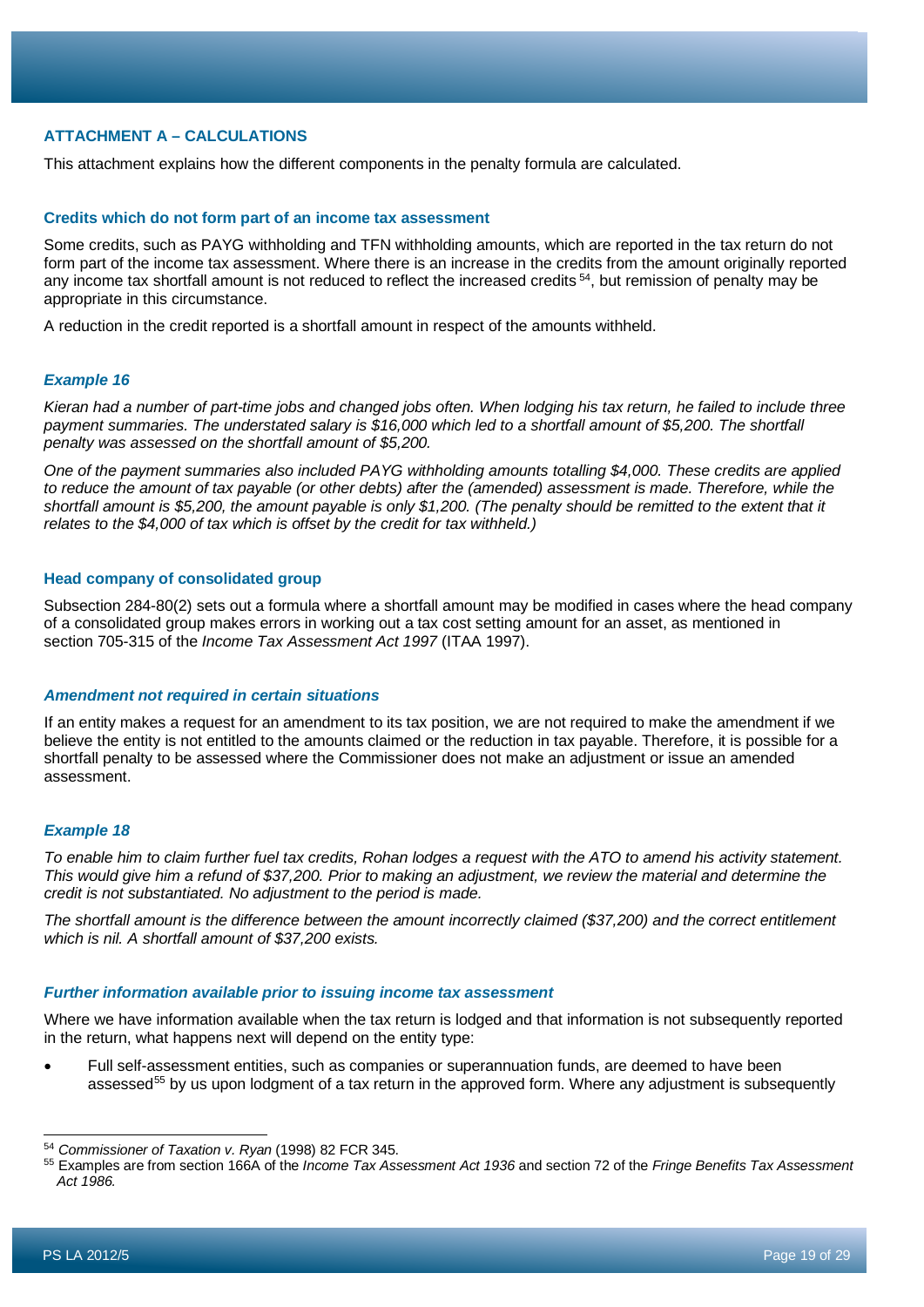made an amended assessment must issue. The shortfall amount is generally the difference in the relevant liability as originally reported in the tax return (deemed assessment) and the notice of amended assessment.

• For entities which are not full self-assessment taxpayers, such as individuals and trusts, an assessment cannot be deemed on the basis of a statement and must be actually made by us. We may issue an original assessment with adjustments to the items as stated in the tax return taking into account additional information prior to issuing the assessment. The shortfall amount is the difference between the amount of tax-related liability, if we calculated it based upon statements in the tax return, and the tax-related liability in the notice of original assessment. There is no amended assessment.

#### *Example 17*

*Mavis lodges her 2009-10 tax return. Prior to making an assessment we review the tax return and identify deductions claimed in error. An assessment of the tax-related liability is made for an amount of \$60,000.*

*For the shortfall amount, we compare the tax-related liability worked out using Mavis's original statements in her return. A refund of \$20,000 would have resulted. However, the correct liability after disallowing the deductions is a taxrelated liability of \$60,000. The shortfall amount is therefore \$80,000.*

#### *Apportionment of a shortfall amount within the same accounting period, including credits*

In determining a shortfall amount, a number of labels in a statement may be adjusted. Where there is a mixture of adjustments (and/or BPA behaviour rates) you will need to apportion the total shortfall amount into individual components.

Where there are a number of increasing and decreasing adjustments, the resulting shortfall amount is allocated on a pro rata basis between the adjustments that result in an increase in liability (or decrease in the amount of a credit or payment).

The reduction in the tax-related liability (from the credit adjustment/s) is apportioned in the same ratio as each component to the shortfall amount. That is, a pro rata portion of the reduction is subtracted from each of the various parts of the shortfall amount.

In this context, the 'notional shortfall' is what the shortfall amount would be if the adjustment which decreases the tax-related liability was not present.

#### *Example 19*

*A GST examination results in three adjustments, two of which increase the tax-related liability by \$10,000 and \$5,000 and the third which reduces the liability by \$6,000. The shortfall amount, after all the adjustments are made, is \$9,000.*

*The adjustments that increase the liability are the result of two different behaviours. These are:*

- *Label 1A: \$10,000 – recklessness*
- *Label 1B: \$5,000 – reasonable care.*

*The 'notional' shortfall amount (excluding the credit adjustment) is \$15,000 (\$10,000 + \$5,000).*

*The individual BPA components of the shortfall amount are calculated by multiplying the shortfall amount by the fractional percentage for each part of the notional shortfall amount as follows:*

*\$9,000 × (\$10,000 ÷ \$15,000) = \$6,000*

*and*

*\$9,000 × (\$5,000 ÷ \$15,000) = \$3,000*

*Therefore, the total BPA will be*

*\$3,750 (\$6,000 × 50% + \$3,000 × 25%)*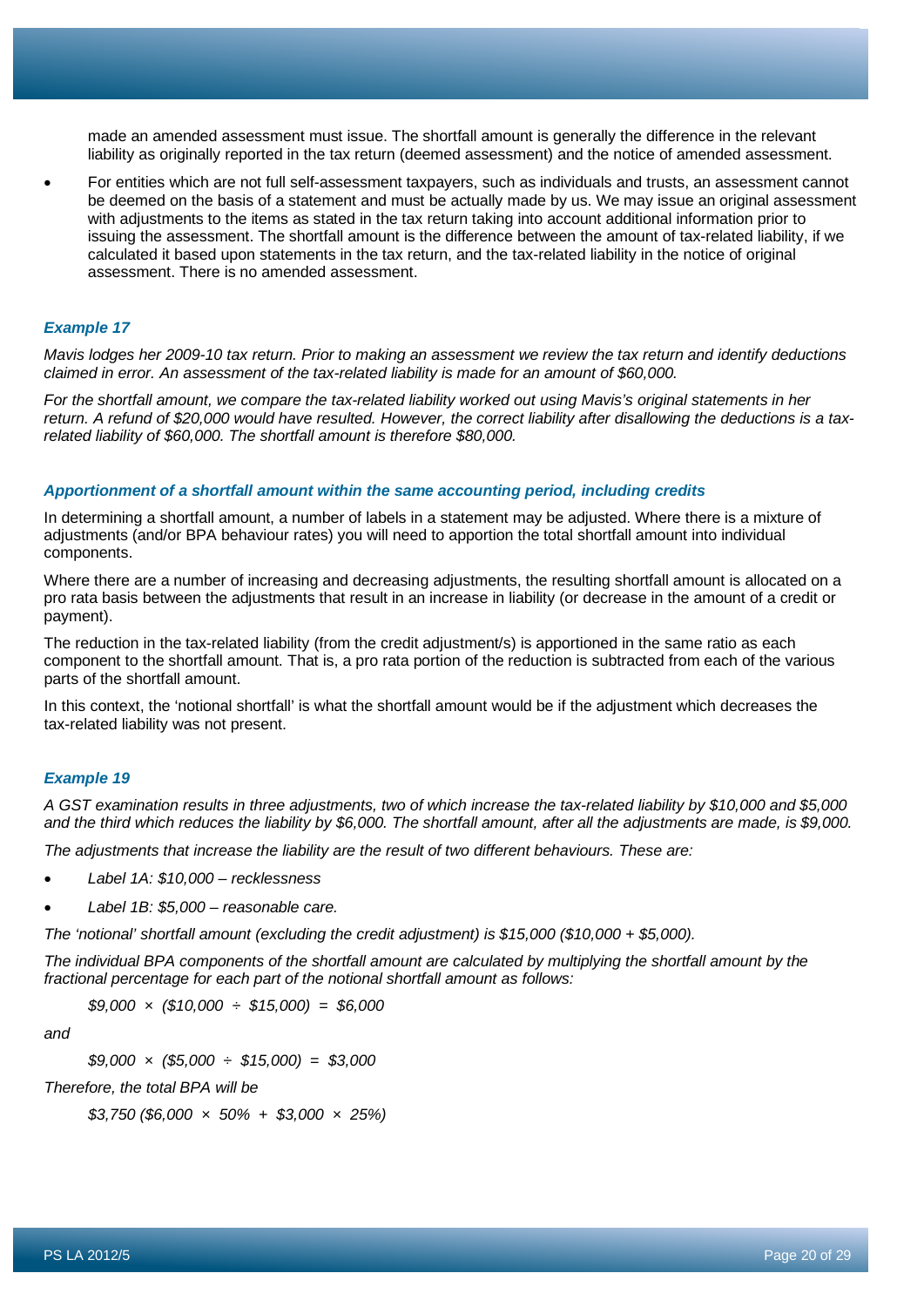The calculation process may be easier to understand if a fractional or percentage is calculated for each part of the shortfall amount using the following formula:

Shortfall amount related to issue Fraction or<br>percentage Notional shortfall amount

The fraction or percentage of each part of the shortfall is then multiplied by the shortfall amount to calculate the amount of that part of the shortfall to which the prescribed penalty rate for that part is applied. Example 19 uses this process.

For some tax types, all adjustments are directly proportional to the tax-related liability. Adjustments to either the GST payable or GST credits have a direct dollar-to-dollar effect on the GST net amount.

However, with taxes such as income tax, some of the adjustments must be multiplied by the appropriate tax rate to determine the effect on the tax-related liability.

#### *Reduced liability for income tax*

Income tax adjustments which decrease the liability are first applied to any increasing adjustments within the same broad category. Where necessary, any decrease in the tax-related liability which remains is apportioned between shortfall amount parts arising from adjustments in other broad categories on a pro rata basis. For these purposes, the broad categories of calculating income tax payable are divided into:

- basic income tax liability which is the taxable income multiplied by the appropriate rate/s. Adjustments to assessable income or allowable deductions, that is, adjustments to the taxable income are considered in one broad category
- tax offsets which directly reduce the net income tax liability, and
- levies and charges such as the Medicare levy surcharge, the superannuation surcharge and the termination payments surcharge.

#### *Example 20*

*Compli Pty Ltd lodges their tax return. An audit identified two separate tax offsets claimed by Compli that they were not entitled to claim. The tax officer also identified an additional amount of an unrelated tax offset that Compli was entitled to claim.*

*The total net shortfall amount is \$900,000.*

*The two tax offsets erroneously claimed (increasing adjustments) are:*

- *\$500,000 resulting from intentional disregard*
- *\$1 million resulting from failure to take reasonable care.*

*The additional tax offset (decreasing adjustment) is \$600,000.*

*The penalty is calculated as follows:*

- *1. Determine each debit and the sum of the debit adjustments:*
	- *\$500,000 + \$1 million = \$1.5M*
- *2. Determine the proportional shortfall amount for each part:*

*\$900,000 × (\$500,000 ÷ \$1.5m) = \$300,000 \$900,000 × (\$1.0m ÷ \$1.5m) = \$600,000*

*3. Calculate the BPA for each part:*

| $$300,000 \times 75\%$ |  | \$225,000 |
|------------------------|--|-----------|
| $$600,000 \times 25\%$ |  | \$150.000 |

*4. Calculate the penalty amount:*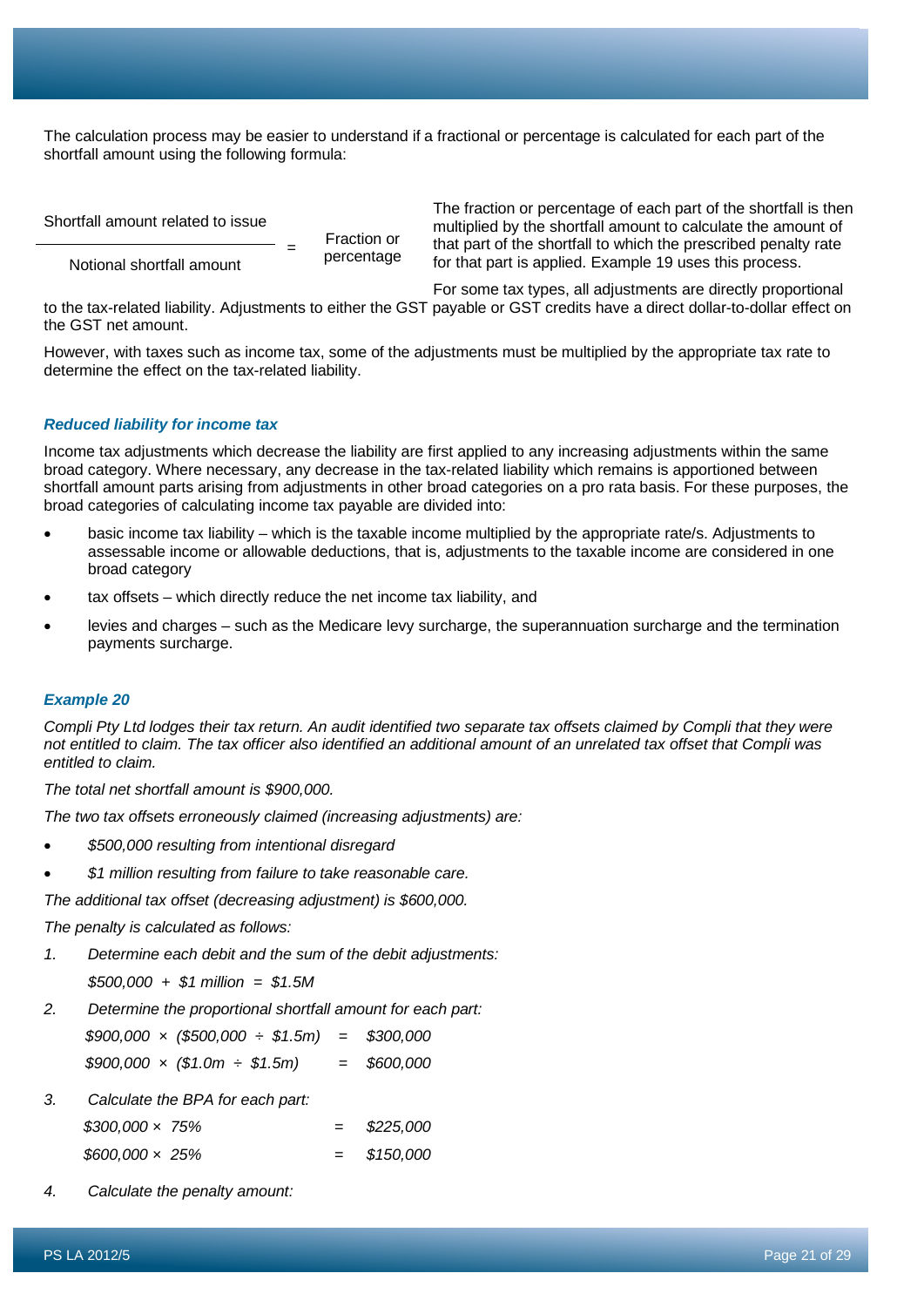*(Assuming there is no reason to increase or reduce either BPA.)*

*\$225,000 + \$150,000 = \$375,000*

#### *Example 21*

*Leonardo lodges his income tax return. An audit of this statement revealed that he understated income by \$3,000 and claimed \$500 of deductions that were disallowed. The tax officer also identified \$300 of deductions to which Leonardo was entitled.*

*Leonardo had also claimed two tax offsets to which he was not entitled, but had failed to claim a tax offset to which he was entitled.*

*The amounts of the adjustments and the relevant behaviour are:*

- understated income of \$1,000 reckless
- understated income of \$2,000 failure to take reasonable care
- over claimed deduction of \$500 reasonable care
- unclaimed deduction \$350
- tax offset of \$1,000 disallowed failure to take reasonable care
- tax offset of \$500 disallowed reckless
- tax offset not claimed \$420.

*The adjustments to the income tax assessment result in an increase in the liability of \$1,435. When the adjustments to the tax offsets of \$1,080 are included, the total shortfall amount is \$2,515.*

*The penalty is calculated as follows:*

*Since there are adjustments in different stages of the income tax assessment process each stage is first considered separately.*

*For the basic income tax liability stage:*

*1. Determine the ratio each debit adjustment has to the sum of the debit adjustments for this stage.*

*The sum of the debit adjustments is:*

$$
$1,000 + $2,000 + $500 = $3,500
$$

$$
\frac{$1,000}{$3,500} = 2/7
$$
  

$$
\frac{$2,000}{$3,500} = 4/7
$$
  

$$
\frac{$5,500}{$3,500} = 1/7
$$

*2. Determine the proportional shortfall amount for each part:*

*\$1,435 × 2/7 = \$410 \$1,435 × 4/7 = \$820 \$1,435 × 1/7 = \$205*

*3. The BPAs for each part is then calculated: \$410 × 50% = \$205*

*\$820 × 25% = \$205*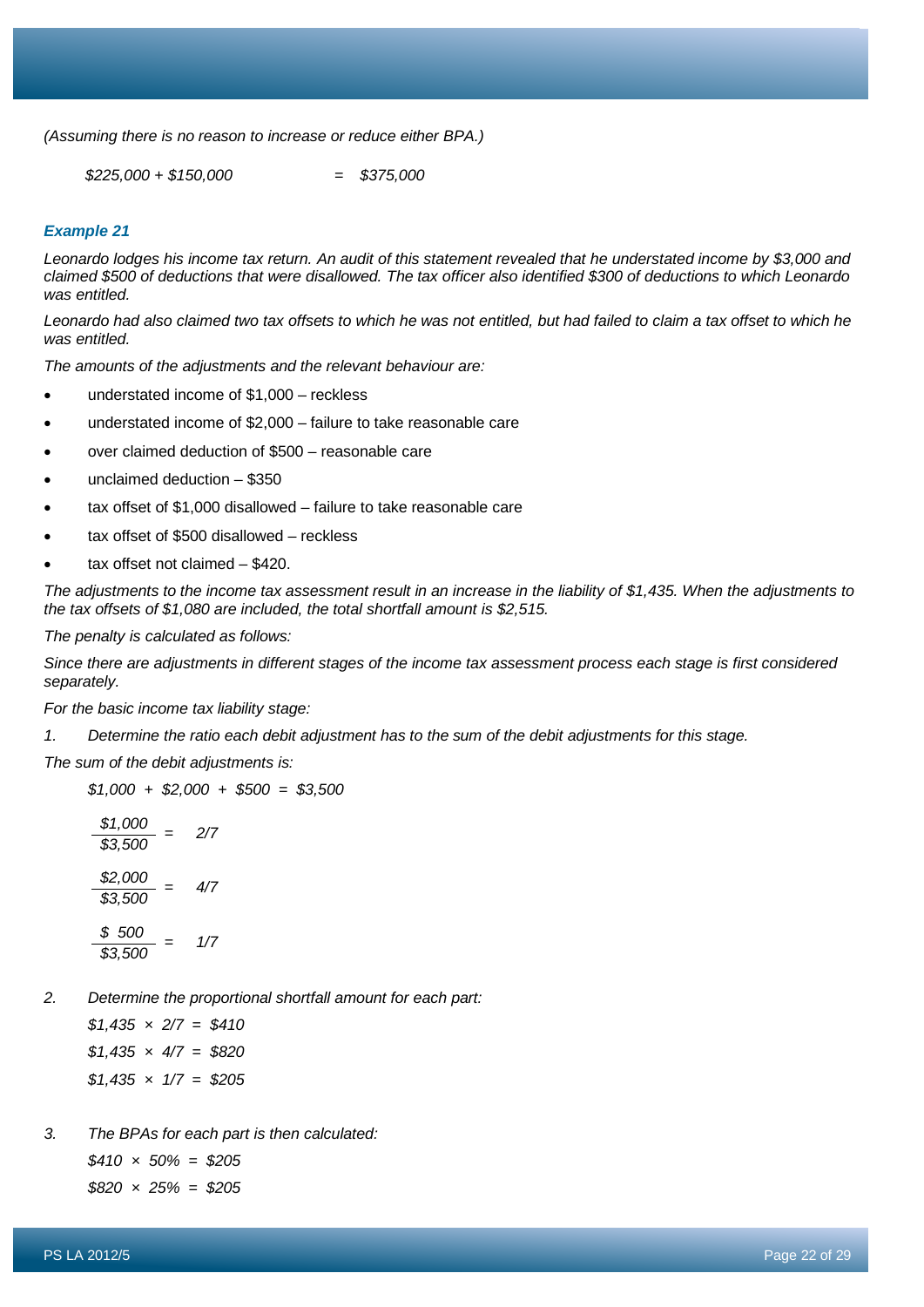*Over claimed deduction – no BPA since reasonable care was taken.*

*For the net income tax liability stage:*

*1. Determine the ratio each debit adjustment has to the sum of the debit adjustments for this stage: The sum of the debit adjustments is*

*\$1,000 + \$500 = \$1,500*

 $\frac{$1,000}{$1,500}$  = 2/3  $\frac{$ 500}{$1,500} = 1/3$ 

*2. Determine the proportional shortfall amount for each part:*

*\$1,080 × 2/3 = \$720*

*\$1,080 × 1/3 = \$360*

*3. The BPAs for each part are then calculated:*

*\$720 × 25% = \$180*

*\$360 × 50% = \$180*

*The total penalty is the sum of the BPAs.*

*4. Calculate the penalty amount:*

*(Assuming there is no reason to increase or reduce either BPA.)*

*\$205 + \$205 + \$180 + \$180 = \$770*

# *GST situations*

When working out the net amount for a single accounting period, if an entity understates an amount payable or overstates the entitlement to a payment or credit, and at the same time overstates another liability or understates another entitlement to a payment or credit, the shortfall amount may need to be adjusted to apportion the credit.

# *Example 22*

*Carborundum Co recklessly understated taxable supplies by \$55,000 and this has resulted in an under-reporting of GST of \$5,000. The understatement of sales was also not included in the company's PAYG instalment income that was subject to a 2% instalment rate. There was also a misclassification of \$22,000 worth of goods sold as GST-free due to a lack of reasonable care. This resulted in a further under-reporting of \$2,000.*

*The company also made an arithmetic error that has resulted in an under-claim of GST credits by \$2,500. In this case, the total of the two GST under-reportings is \$7,000 (\$5,000 understating of GST plus \$2,000 misclassification). However, this is not the amount on which the penalty will be calculated because a reduction is required for the under-claimed GST credits.*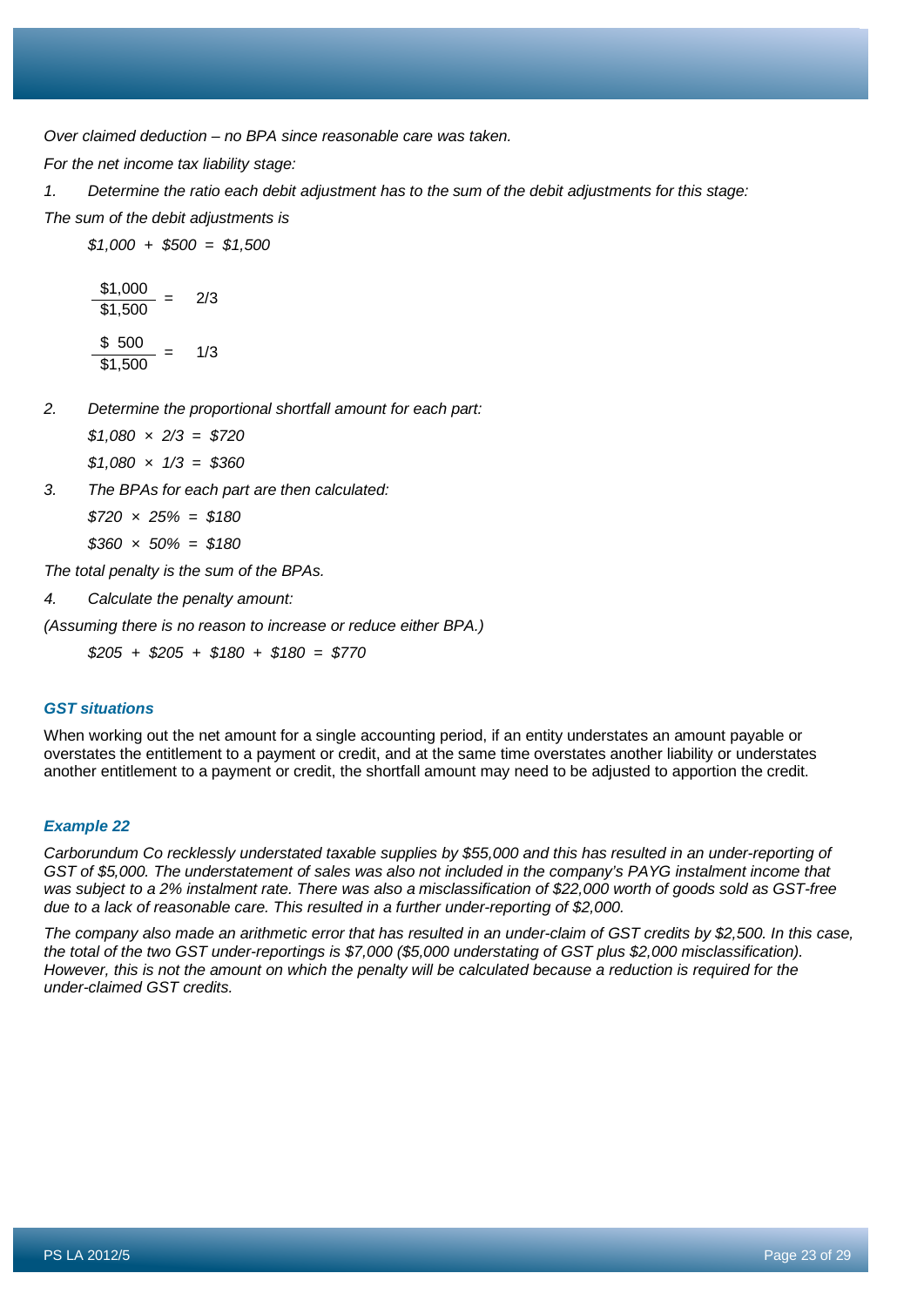*The penalty will be calculated as follows:*

| <b>Total penalty for activity statement</b>                                                          |            | \$2,478.50 |
|------------------------------------------------------------------------------------------------------|------------|------------|
| $(\$50,000 \times 2\%) \times 50\% =$                                                                |            | \$500.00   |
| Understated income (recklessness):                                                                   |            |            |
| Calculation of penalty on PAYG instalment shortfall amount:                                          |            |            |
| <b>Total GST penalty</b>                                                                             |            | \$1,928.50 |
| $$1,286 \times 25\% =$                                                                               |            | \$321.50   |
| Penalty for lack of reasonable care:                                                                 |            |            |
| $$2,000 - ($2,500 \times 2000 \div 7000) =$                                                          | \$1,286.00 |            |
| Shortfall amount for misclassification (as adjusted for proportion of<br>under-claimed GST credits): |            |            |
| $$3,214 \times 50\% =$                                                                               |            | \$1,607.00 |
| Penalty for recklessness:                                                                            |            |            |
| $$5,000 - ($2,500 \times 5000 \div 7000) =$                                                          | \$3,214.00 |            |
| Shortfall amount for understated sales (as adjusted for proportion of<br>under-claimed GST credits): |            |            |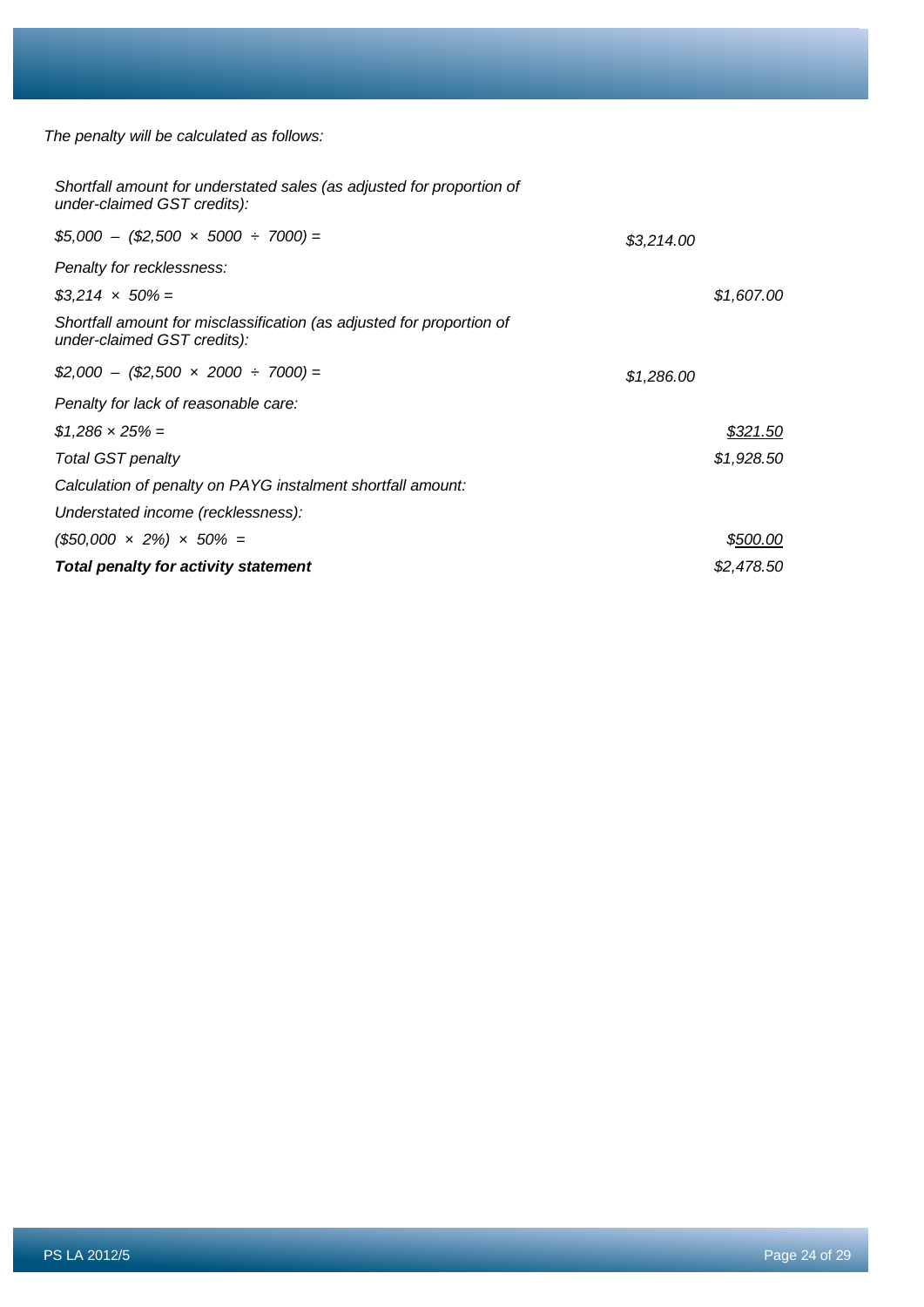# **ATTACHMENT B – PENALTY RELIEF**

1. As set out in this attachment, penalty relief can be given to certain groups or types of taxpayers, generally individuals and small business. This means where the entity has a liability to a specified category of administrative penalty, the relevant penalty will not be applied and a notice of assessment will not be issued.

#### **Reasons for penalty relief**

- 2. The individual and small business taxpayer populations sometime have:
- (a) lower levels of financial literacy, business experience and taxation knowledge
- (b) more limited financial capacity to engage taxation and business professionals to provide taxation advice, or
- (c) less time to manage their affairs on their own given the complexity of the tax system for small businesses and superannuation funds.

3. This can result in individual and small business taxpayers managing all or part of their own taxation affairs, or engaging with tax practitioners with the potential for errors in underlying information. This frequently results in low value shortfall amounts with a low BPA which penalty relief specifically addresses.

4. Accordingly the penalty relief is confined to most taxpayers within the individual and small business groups. The specific types of entities (or taxpayer groups) who may or may not get penalty relief are explained in paragraphs 11 to 14 of Attachment B of this Practice statement. Even if you consider the taxpayer to have access to advice and resources because of their circumstances, penalty relief is to apply unless they fall into one of the categories that excludes its application.

5. The penalties within scope of penalty relief are set out in paragraphs 6 to 10 of Attachment B of this Practice statement. Penalty relief is typically provided in situations where there is a failure to take reasonable care, often for the reasons noted in paragraph 3 of Attachment B of this Practice statement. This excludes penalties where disregard or indifference to the law or intentional disregard of the law has occurred. In such cases, for example it is appropriate for there to be a consequence for failing to try to meet obligations for correct reporting.

# **Penalties where penalty relief may be considered**

6. Only penalties arising from statements made in income tax returns and business activity statements (excluding FBT instalments) are eligible for penalty relief. Statements for FBT and superannuation guarantee are excluded, as are statements made for other taxation purposes.

- 7. The penalties for which penalty relief can be given are:
- (a) shortfall penalty for false or misleading statements which result in a base penalty amount for failure to take reasonable care (25% of the shortfall amount)
- (b) penalty for false or misleading statements that do not result in shortfall amounts for failure to take reasonable care where the statements relate only to the reduction in carry forward losses, and
- (c) penalty for not having a reasonably arguable position.

8. All penalties listed in paragraph 7 of Attachment B of this Practice statement, to which the entity is liable, for each period and issue in the examination (generally a review or audit) can be considered for penalty relief. That is, if there are penalties for more than one period or issue, penalty relief can apply to all. An exception to this will be where the eligibility to penalty relief changes in those periods.<sup>56</sup>.

9. Penalty relief will not apply to penalty at the 25% BPA rate, if any one or more of the periods or issues in the examination has a false or misleading statement BPA for recklessness or intentional disregard.

10. The practical effect of the penalty relief measure on administration is that we are using resources more efficiently through not having to engage the machinery provisions of the law which provide for the assessment and review of penalties. Where penalty relief is applied, there is no penalty amount to be paid in that instance.

<span id="page-25-0"></span><sup>&</sup>lt;sup>56</sup> For example a company that was a small business for the 2016 and 2017 income years but not 2018, but is audited for all three years will only have penalty relief apply to statements made for 2016 and 2017.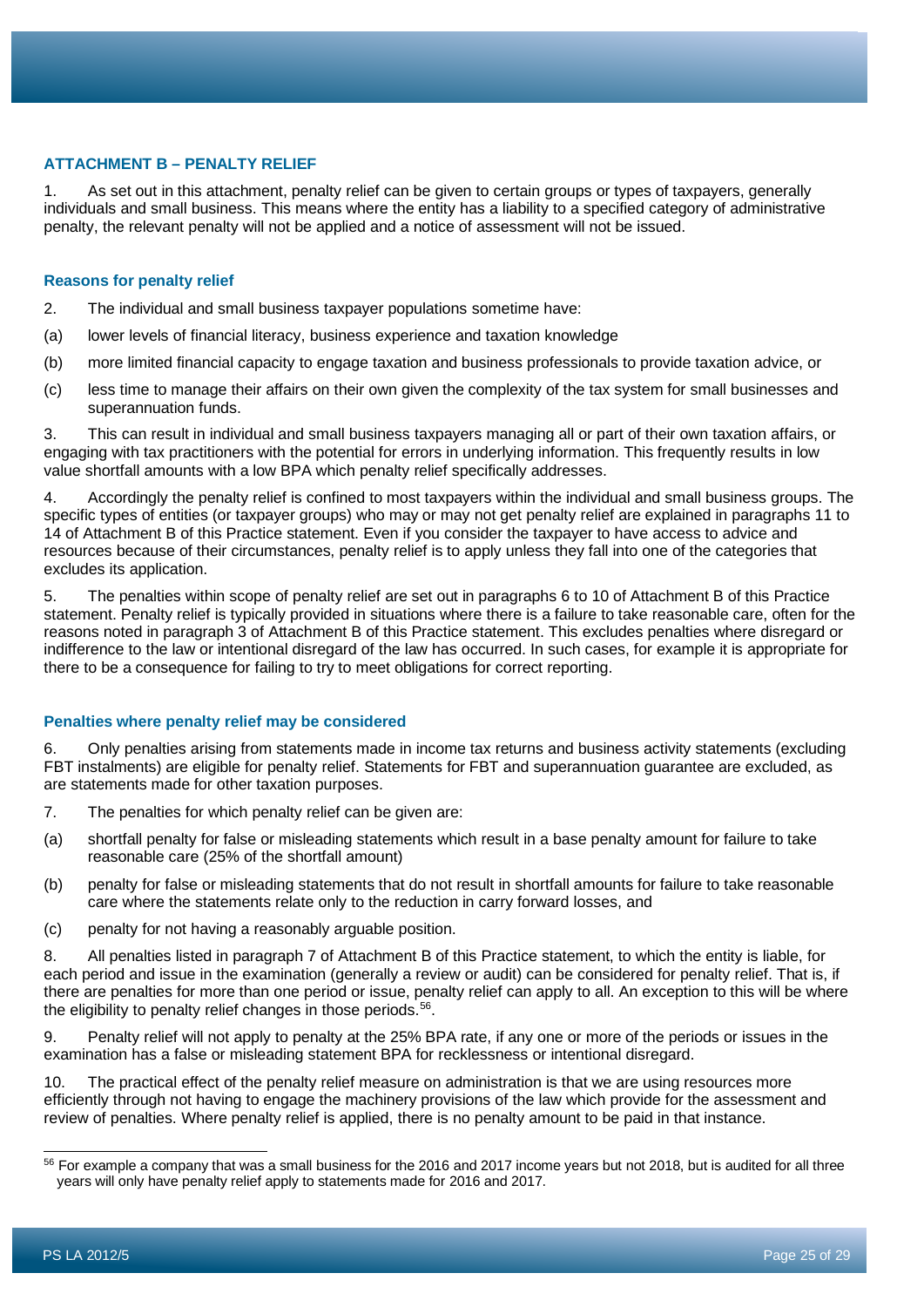# **Eligible entities that may get penalty relief**

11. The following entities are eligible for penalty relief consideration, subject to the exceptions noted in paragraphs 14 and 15 of Attachment B of this Practice statement:

- (a) *Individuals*
- (b) *Small business entities* sole traders, partnerships, companies or trusts[57](#page-26-0) that meet both of the following during the income year the statement is under examination, where the entity:
	- i) operates a business for all or part of the income year
	- ii) has an aggregated turnover less than the small business turnover threshold.<sup>[58](#page-26-1)</sup>

12. This means that while most entities will get penalty relief for all periods in an examination, where the entity moves between eligible and ineligible groups, they will only be considered for penalty relief for the periods (generally income years) for which they are not in an ineligible group.

13. Further explanation on situations that can arise for eligible entities:

(a) **Partnerships**

*Activity statements:* the partnership is a separate entity with penalty relief eligibility assessed at the partnership level. Only if a partner who is not eligible for penalty relief has control of the partnership will the partnership be ineligible for penalty relief.

*Corporate limited partnerships:* penalty relief eligibility is assessed at the partnership level. Only if a partner who is not eligible for penalty relief has control of the partnership will the partnership be ineligible for penalty relief.

*Income tax:* a shortfall penalty cannot be imposed as there is no shortfall amount for the partnership. The penalty is imposed on the individual and their individual eligibility is determined.

(b) **Trusts**

*Income tax:* penalty relief will apply to a trust, where they are relevant entities for penalty relief, where the trust meets the small business eligibility criteria.[59](#page-26-2)

*Activity statements:* the trust is a separate entity and is subject to the penalties for the small business entity criteria.

(c) *Cooperatives, not for profit organisations and strata title body or body corporates* – penalty relief is considered where turnover does not exceed \$10 million (aligned to small business entities).

#### **Ineligible entities**

14. The following entities are not eligible for penalty relief consideration for any period that they were considered to have the status of a:

- (a) *Non-small business entity* sole traders, partnerships, companies and trusts that do not meet the small business entity eligibility criteria as detailed in paragraph 11 of Attachment B of this Practice statement.
- (b) *Wealthy individuals including high wealth individuals and the entities they control, and their associates –* wealthy individuals are resident individuals who, together with their business associates, control net wealth of \$5 million or more. Wealthy individuals who control net wealth of \$30 million or more are classified as high wealth individuals.

Business entities controlled by wealthy individuals that are small business entities will not be eligible for penalty relief*.*

<span id="page-26-0"></span><sup>&</sup>lt;sup>57</sup> If the trustee and beneficiary are both liable to the penalty, and penalty relief applies only to one entity, penalty relief will not automatically be given for the other entity.

<span id="page-26-1"></span><sup>58</sup> Section 328-110 of the *Income Tax Assessment Act 1997* defines the criteria for a small business and the small business turnover threshold, which increased to less than \$10 million from 1 July 2016 (and is current to publication date of this PSLA). The small business turnover threshold of less than \$2 million should be used for statements for periods prior to 1 July 2016 when considering if an entity is a small business and is eligible for penalty relief.

<span id="page-26-2"></span><sup>59</sup> Beneficiaries will be assessed as individuals or the entity type they are for their own personal income tax reporting.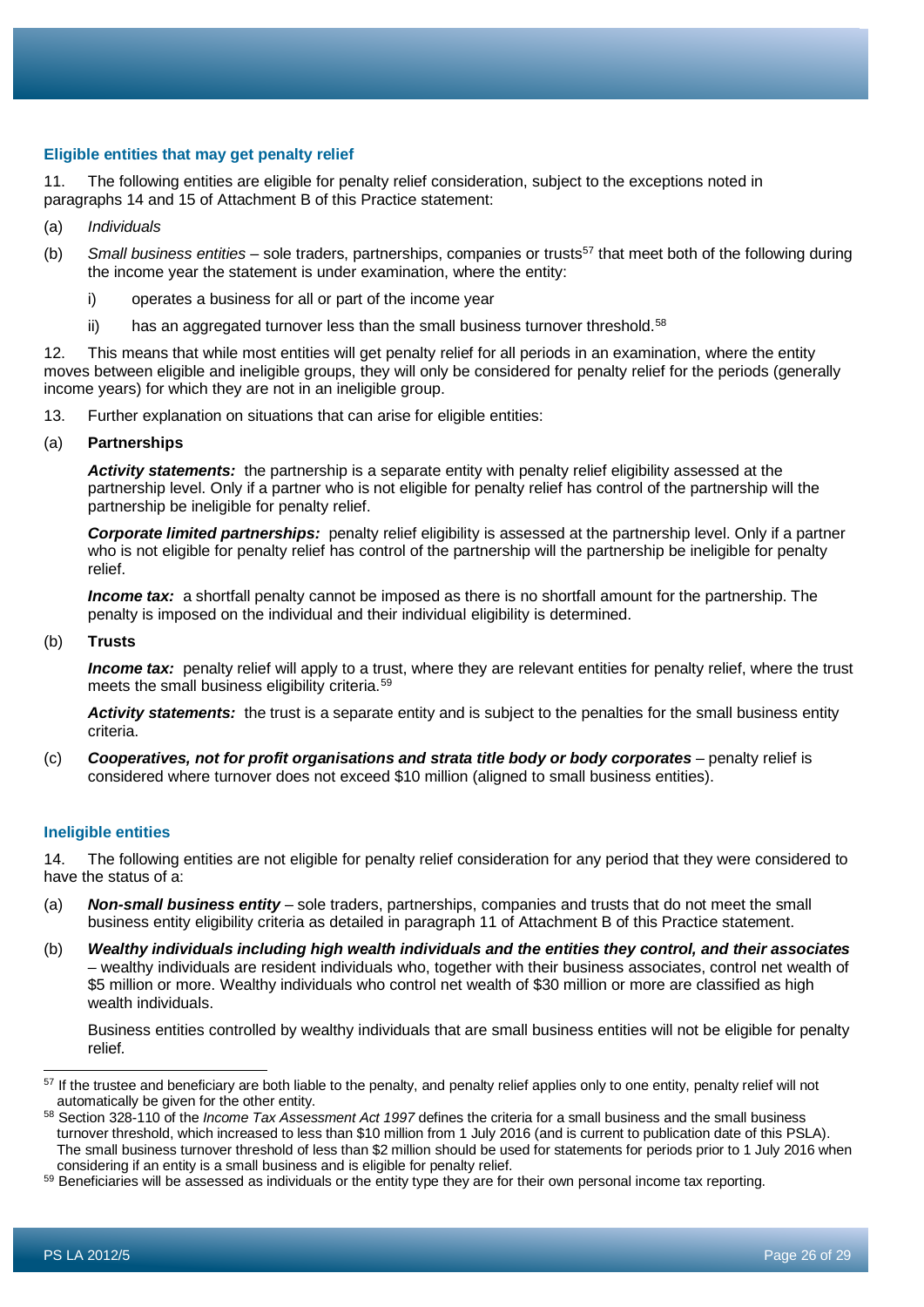The definition of associates is available on ato.gov.au. [60](#page-27-0)

- (c) *Public group, significant global entity and associates* public groups and significant global entities are excluded, as are their subsidiaries that might ordinarily be included as a small business entity.
- (d) *Self-managed superannuation funds* the fund is excluded if any member is a *wealthy* or *high wealth* individual.

# **Reset period and further exceptions to penalty relief**

15. Penalty relief may not be a one-off event. Penalty relief can be given multiple times however it cannot be given for three years after an earlier penalty relief or other certain events.

16. Penalty relief is not available where, in the three years prior to the date that the entity is (or would be) advised of the final decision in the current audit, an entity has one or more of the following:

- had penalty relief previously applied, that is, currently have an active reset period
- been assessed with false or misleading statement penalty for reckless or intentional disregard<sup>[61](#page-27-1)</sup>
- evaded tax or committed a fraudulent act relating to taxation law
- been involved in the control or management of another entity which has evaded tax
- had debts incurred without the intention of being able to pay including but not limited to involvement in phoenix activity
- during the examination they sought to prevent or obstruct the Commissioner from finding out about the shortfall amount as detailed in paragraphs 15D to 15H of this Practice statement.
- had no penalty imposed as part of a special project see paragraph 18 of Attachment B of this Practice statement.

17. If penalty relief is given for an examination and a later examination occurs within the reset period, penalty relief will not be applied even if the statement was made prior to the previous penalty relief decision. Except if the penalty relates to the same issues examined by us in an earlier examination and the statement or return in the later examination was lodged prior to the relief advice in the earlier examination. In such circumstances penalty relief can apply.

18. Special projects may provide incentives to entities that come forward on targeted risks, such as knowing that they will not be penalised under the normal provisions. Where an entity has received a concession under a special project, that is not a concession available under law, such as under the voluntary disclosure provisions, they will not be eligible for penalty relief until the three-year reset period expires.

# **Commencement date and scope**

19. The penalty relief strategy commencing on 1 July 2018 will apply to any ongoing examination (such as a review or audit) that is underway on or after 1 July 2018. An examination will be ongoing if the final decision on the examination has not been issued to the taxpayer or their authorised representative.

20. Penalty relief will apply to any examination (review or audit) in progress on or after 1 July 2018. It will also apply to any directly linked issues in previous income tax returns and activity statements lodged prior to the final case decision being formally advised<sup>[62](#page-27-2)</sup> for the first review or audit that is in progress on or after 1 July 2018.

21. Where statements for periods later than the review or audit period are lodged during the course of an examination in progress, those statements with directly linked issues to the active review or audit can also be brought into scope and penalty relief will apply.

<span id="page-27-0"></span><sup>60</sup> Where necessary interpretation of the term associates should be undertaken by reference to the definition in section 318 of the *Income Tax Assessment Act 1936*.

<span id="page-27-1"></span> $61$  The date the penalty, reasons for decision or audit/review finalisation letter was issued to the taxpayer will be used in this instance.

<span id="page-27-2"></span><sup>&</sup>lt;sup>62</sup> Advice of the final case decision typically will be aligned to the issue date of the case finalisation letter, or the date the final decision is told to the entity through any alternate communication channel used for particular audit or review products.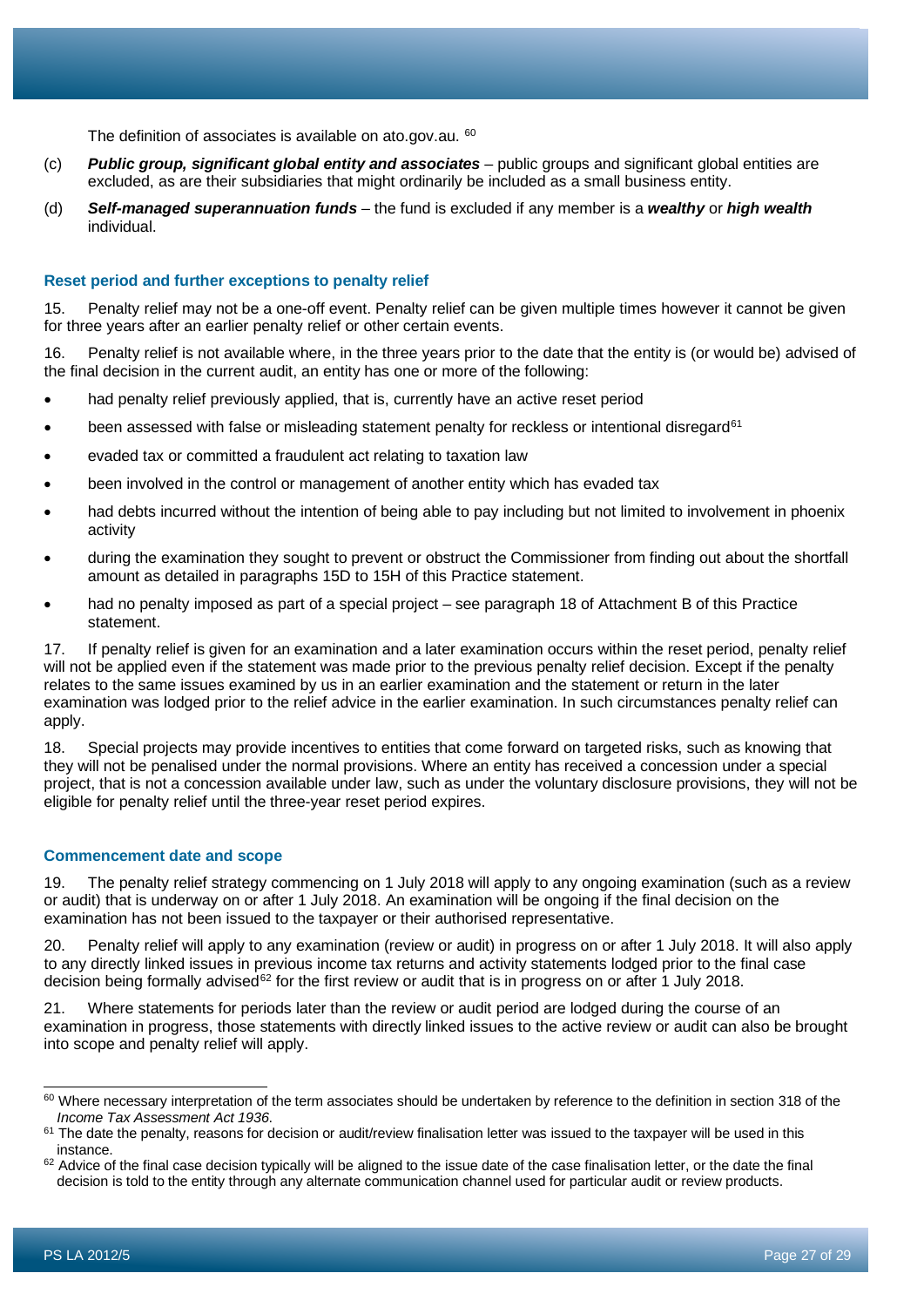22. Directly linked issues include:

- The same issue for an earlier or later period than in the first audit, provided lodgment for the period occurred prior to the final decision.
- Where one adjustment resulted in another adjustment and the later did not occur during the first audit. For example, an entity underreported sales in their activity statement and used the same incorrect amount in their income tax return. The first audit amended the error in the activity statement (and applied penalty relief) but not the tax return. As the tax return error is a directly linked issue (to the activity statement error) penalty relief will apply, notwithstanding the tax return error is identified separately or in a later audit.

# **Objections**

23. Penalty relief will be considered in any penalty objections where the original audit or review case was in progress on or after 1 July 2018. If the objection decision reduces the penalty to the base penalty for failure to take reasonable care penalty relief will be applied.

24. If penalty relief is applied and the objection decision determines that there is no penalty because of the reduction of the shortfall amount, penalty relief will be deemed not to have occurred, and the reset period will be not triggered.

25. Existing provisions including administrative review, remission and/or objection rights remain available.

#### **General items**

26. Improving the understanding of the entity of the regular and correct reporting outcome or of the risks in not taking reasonable care is a key element of penalty relief.

27. Therefore after an examination an entity should be aware of the errors they made, and they should have enough information to understand how to avoid making the same error in future. $63$ 

# **Administration**

28. You are required to make and record those decisions about the BPA (behaviour) with the supporting facts and evidence and note the application of the law explained when penalty relief is given. These decisions must be recorded in any relevant case management system.

29. Where there is no penalty liability in the audit because the entity took reasonable care or because of safe harbour or a mix of the two, the entity's penalty relief opportunity will remain available in the future without triggering a reset period.

30. Where there are no changes in the voluntary disclosures practices:

- voluntary disclosures are still to be invited at the commencement of an audit, if that is the current practice
- voluntary disclosures reductions will be applied, and where the shortfall amount is less than \$1,000 the penalty will be reduced to nil, without the application of penalty relief. If the reduction is 80% or 20% of the base penalty amount, penalty relief will be applied where eligible.<sup>[64](#page-28-1)</sup>

31. You are not required to consider or record a decision on an increase in penalty or remission of penalty, where penalty relief is to be applied.

- 32. Where penalty relief is given the taxpayer must be informed of this.
- 33. The date the final decision is given to the entity is the commencement date of the reset period and must be recorded in the relevant case management system.

<span id="page-28-0"></span><sup>&</sup>lt;sup>63</sup> Where the taxpayer or their agent voluntary disclosures the shortfall amount it can be appropriate to assume that they now have this awareness.

<span id="page-28-1"></span><sup>64</sup> Where a voluntary disclosure is made for an issue or period is outside of the identified scope of the examination, any penalty remaining after reduction for that specific voluntary disclosure will be remitted in full.